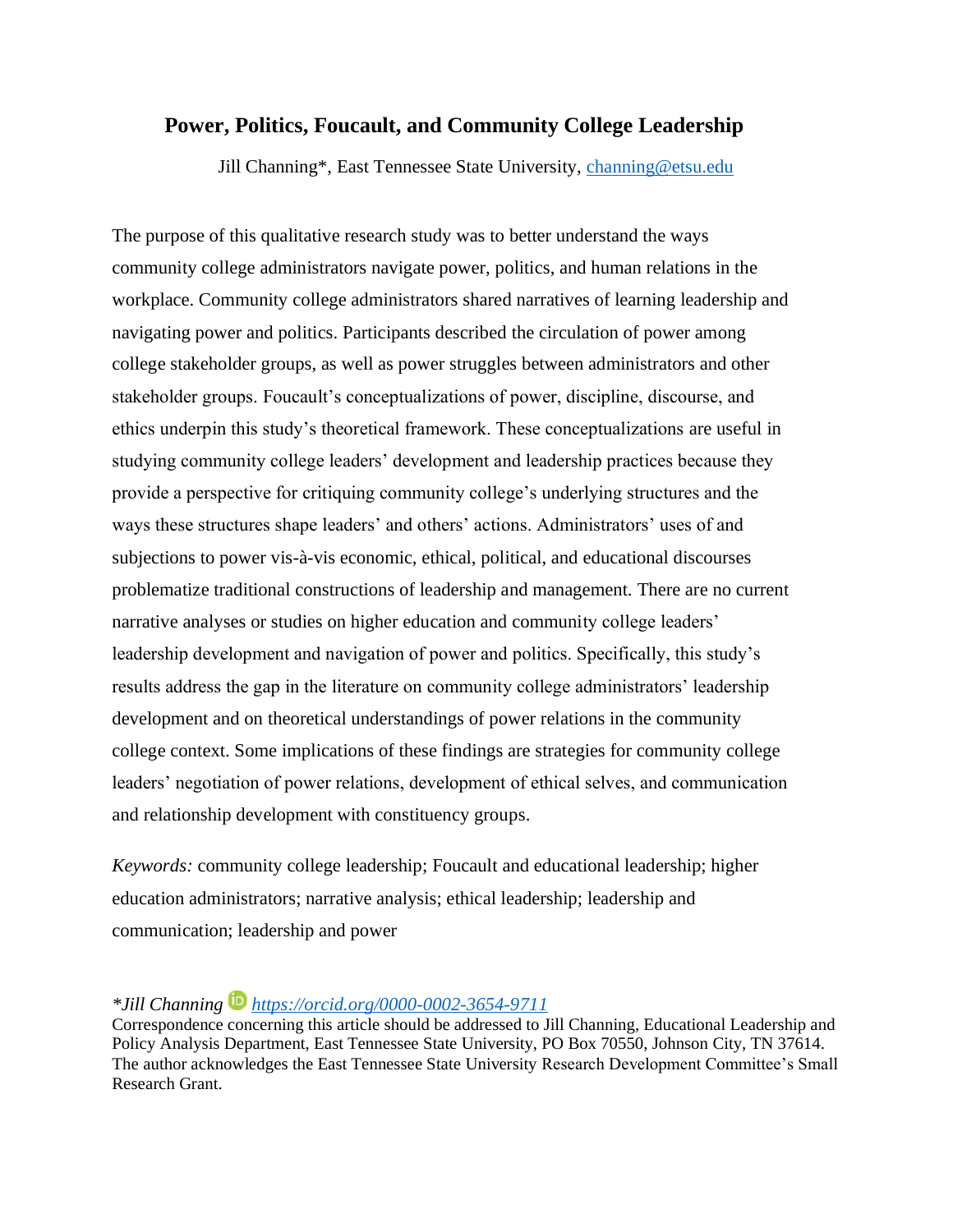The purpose of this qualitative research study was to better understand the ways community college administrators navigate power, politics, and human relations in the workplace. Community college administrators shared narratives of learning leadership and navigating power and politics in their contexts. Participants described power struggles and instances and outcomes of resistance among administrators and other employee groups. Foucault's (1982, 2000, 2007) discussions of power, discipline, discourse, and ethics underpin the theoretical framework for this study. Foucault's theorizations of power problematize leadership and management, specifically administrators' uses of and subjections to power vis-àvis economic, social, political, and educational discourses. These discourses define and confine organizational leaders. In the community college context, democratization of education is emphasized due to its open-access mission, and shared governance is valued (Gibson-Benninger et al., 1995).

In this context, administrators are as much subjected to power as subjects who exercise power. Higher education administrators are subject to the power of governments, external agencies and constituencies, higher-level administrators, governing boards, colleagues in equivalent administrative roles, and subordinates and their organizations such as unions and faculty and staff senates. Any decision or power they assert is shaped by others' power and may face opposition and resistance from those at any level in the organizational hierarchy, disciplining administrators' words and actions (Bento, 2011; Mifsud, 2015). Mifsud (2015) summarized Foucault's theorization of power: "power … is both coercive and enabling, in that it is not imposed from 'outside' or 'above', but circulates within institutions and social bodies, producing subjects who exert a 'mutual 'hold' on one another" (p. 56). In their discussions of administrative power, higher education scholars have noted the tensions between managerialism,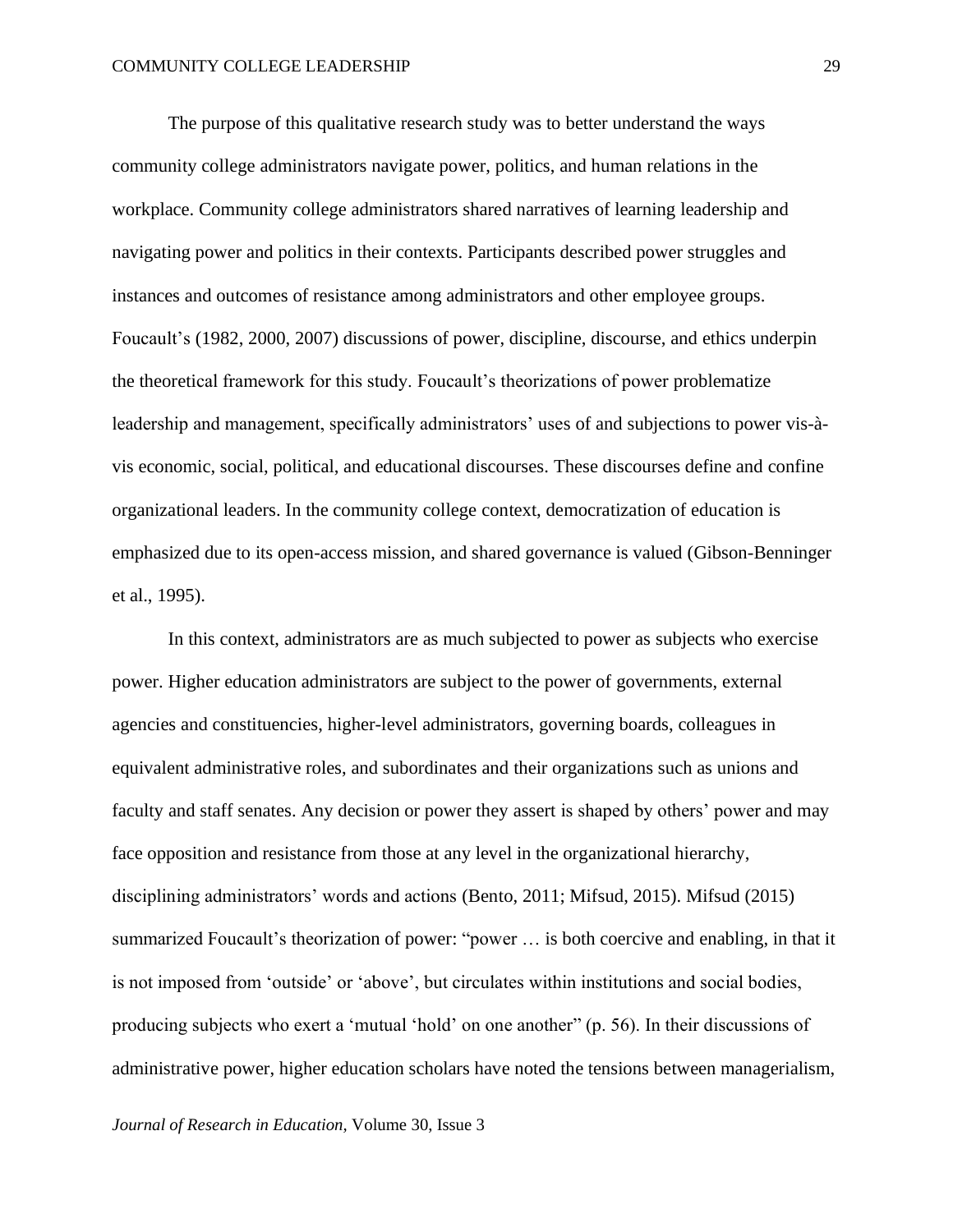associated with greater calls for accountability in educational settings, and a distributive model of leadership, associated with shared governance models frequently found at higher education institutions such as community colleges (Beattie, 2020; Bento, 2011; Eddy, 2013; Mifsud, 2015).

This study addresses the gaps in the literature on community college administrators' leadership development and theoretical understandings of power relations in the community college context. There are few studies and theoretical works on leadership learning (Channing, 2020), adaptive community college leadership (Channing, 2021), and community college leadership development (Eddy, 2010; Boggs & McPhail, 2016; Weatherspoon, 2010). Prior research evaluated professional development for community college administrators (Bresso, 2013; Gibson-Benninger et al., 1995; Robinson et al., 2010) or described the need to increase the number of individuals in the leadership pipeline at community colleges (Wrighten, 2018). Other research has examined educational leaders' discourses and the ways discursive practices inform power struggles over meaning and ideology (Anderson & Mungal, 2015; Mautner, 2010). Niesche (2016) and Niesche and Haase (2012) discussed the ways Foucault's fourfold ethical conceptualization could help explain teachers' and principals' formation of ethical selves. No study has specifically examined power relations and leadership learning in the community college context. Northouse (2019) claimed, "Although there are no explicit theories in the research literature about power and leadership, power is a concept that people often associate with leadership" (p. 9). Foucault's (1982) conceptualizations of power, discourse, and ethics are useful in studying community college leaders' development and leadership practices because they provide a perspective for critiquing community college's underlying structures and the ways these structures shape leaders' and others' actions. According to Eddy (2013), "Power becomes manifested in the organizational structures and roles of institutions, as well as in communication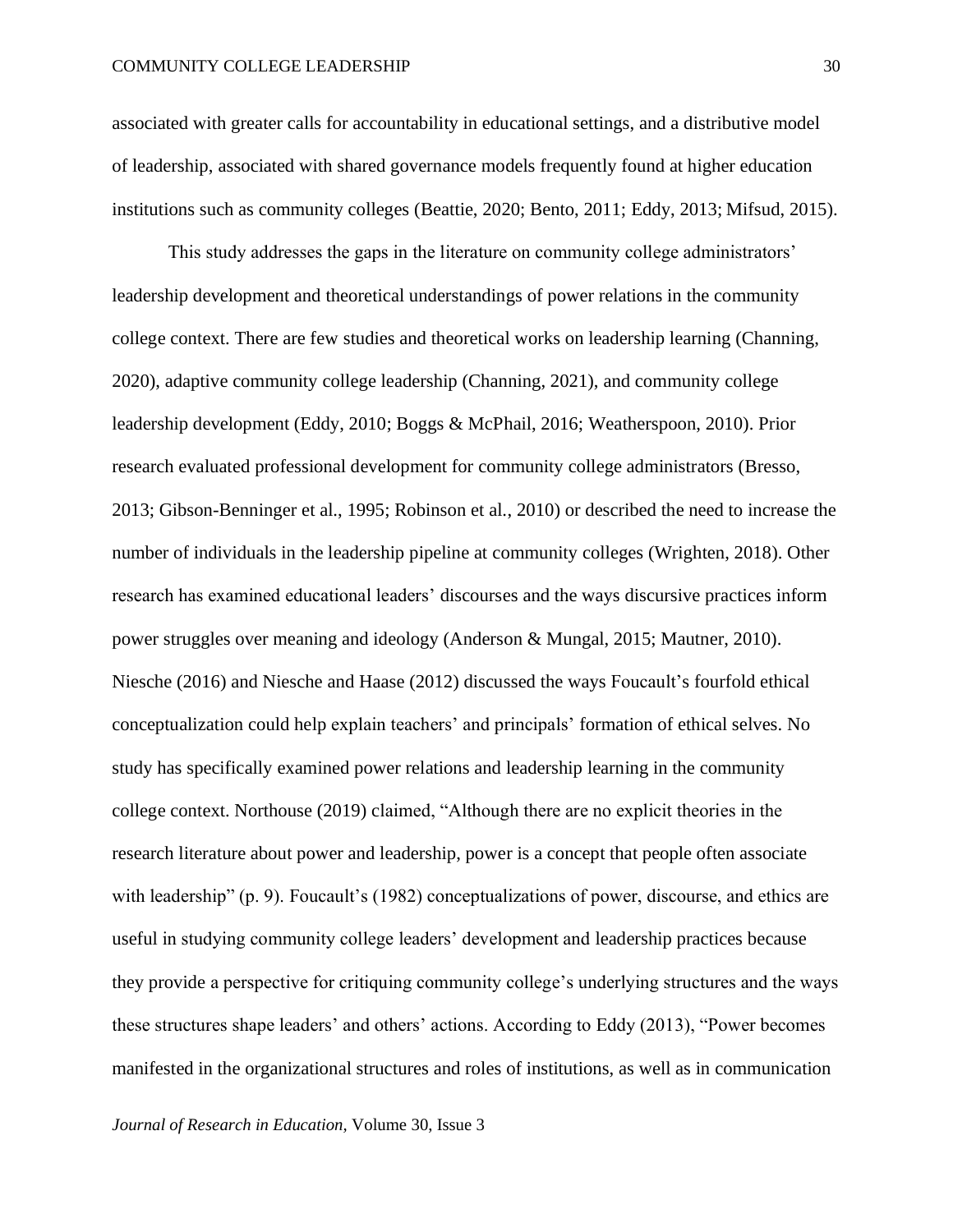and the value placed on expertise and products" (p. 122). Identifying and critiquing power relations, as well as "by recognizing the sources of power within their institutions, managers can adjust dysfunctional or deleterious operations, particularly those with imbalances in power, which typically are not addressed when power remains unquestioned" (p. 122).

# **Theoretical Framework**

Several studies focus on Foucault's work and education (Bouvier, 2017; Fejes & Nicoll, 2008; Mayo, 2000; McNichol, 2005) and Foucault's application to educational leadership in the K-12 context (Anderson & Mungal, 2015; Giles, 2013; MacKinnon, 2018; Mifsud, 2015; Mifsud, 2017; Niesche, 2010; Niesche, 2013; Niesche, 2015; Niesche & Haase, 2012; Niesche & Keddie, 2016; Sackney et al., 1999; Thomson et al., 2013; Wilkinson et al., 2018; Winkelmans, 2014). However, little attention has been paid to the implications for Foucault's work in the higher education context (Beattie, 2020; Bento, 2011; Morrissey, 2013), and no previous study has substantially applied Foucault's conceptualizations of power, discourse, and ethics to the community college or community college leadership context.

Foucault revolutionized ways of thinking about power, discourse, and social structures and institutions. He did not provide solutions. Rather, he problematized the way we think of our world, compelling those of us who study his work to examine culture and society through a critical lens (Beattie, 2020; Niesche, 2018). For the purposes of this study, Foucault's ideas about education, discourse, discipline, ethics, and power are particularly important. Foucault (1977) argued there was no separation between knowledge and power. Rather, he sought to examine the relationship between power and knowledge and to challenge assumptions about power, knowledge, and discourse. Foucault (1996) argued that education specifically permitted and prohibited knowledge and that "every educational system is a political means of maintaining or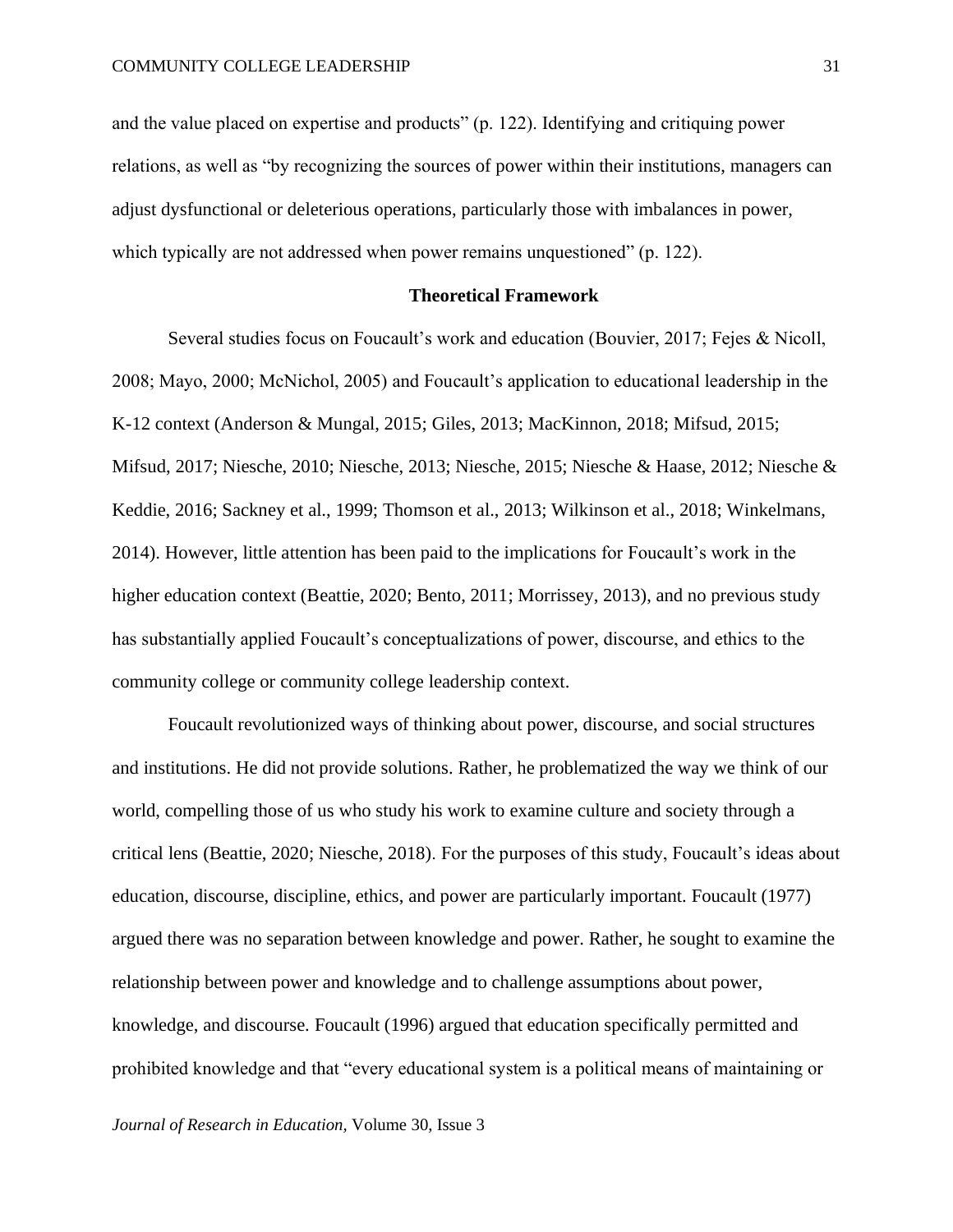of modifying the appropriation of discourse, with the knowledge and the power it carries with it" (p. 351). Education is a social institution associated with what Foucault (2007) called "governmentality." Social institutions aligned with governmentality discipline people's behavior so as to maintain social control and proliferate the use of individuals' skills to serve dominant social institutions. Within these social institutions, power and knowledge are intertwined and are, at the same time, both productive and restrictive. "Power and knowledge directly imply one another … there is no power relation without the relative constitution of a field of knowledge, nor any knowledge that does not presuppose and constitute at the same time power relations" (Foucault, 1977, p. 27). In educational leadership fields, and in leadership disciplines in general, discourses related to control and authority are prevalent (Humphreys, 2016; Mifsud, 2015). However, through the Foucauldian lens, leadership can be seen as not only in the actions taken to discipline others' behaviors and discourses but also in the ways leaders are subject to power relations and the circulation of power. For example, leaders' power is expressed through their language and communication strategies, and social structures and other people "discipline" leaders' language and behavior. Foucault (1980) described the power dynamics between leaders and subordinates as "a mutual and indefinite 'blackmail,'" creating "a relationship of mutual support and conditioning" (p. 159). Within institutions' webs of social networks, leaders learn to navigate power, relationships, and discourses, as well as develop ethical senses of themselves that go beyond traditional prescriptions for ethical leadership behavior. Traditional leadership ethics are focused "on altruism as a fundamental principle of moral behaviour" and underscored ethics as one's relationship with others (Mendonca & Kanungo, 2006, p. 21). Foucault's (1992) fourfold ethical framework moves beyond the altruistic tradition and emphasizes one's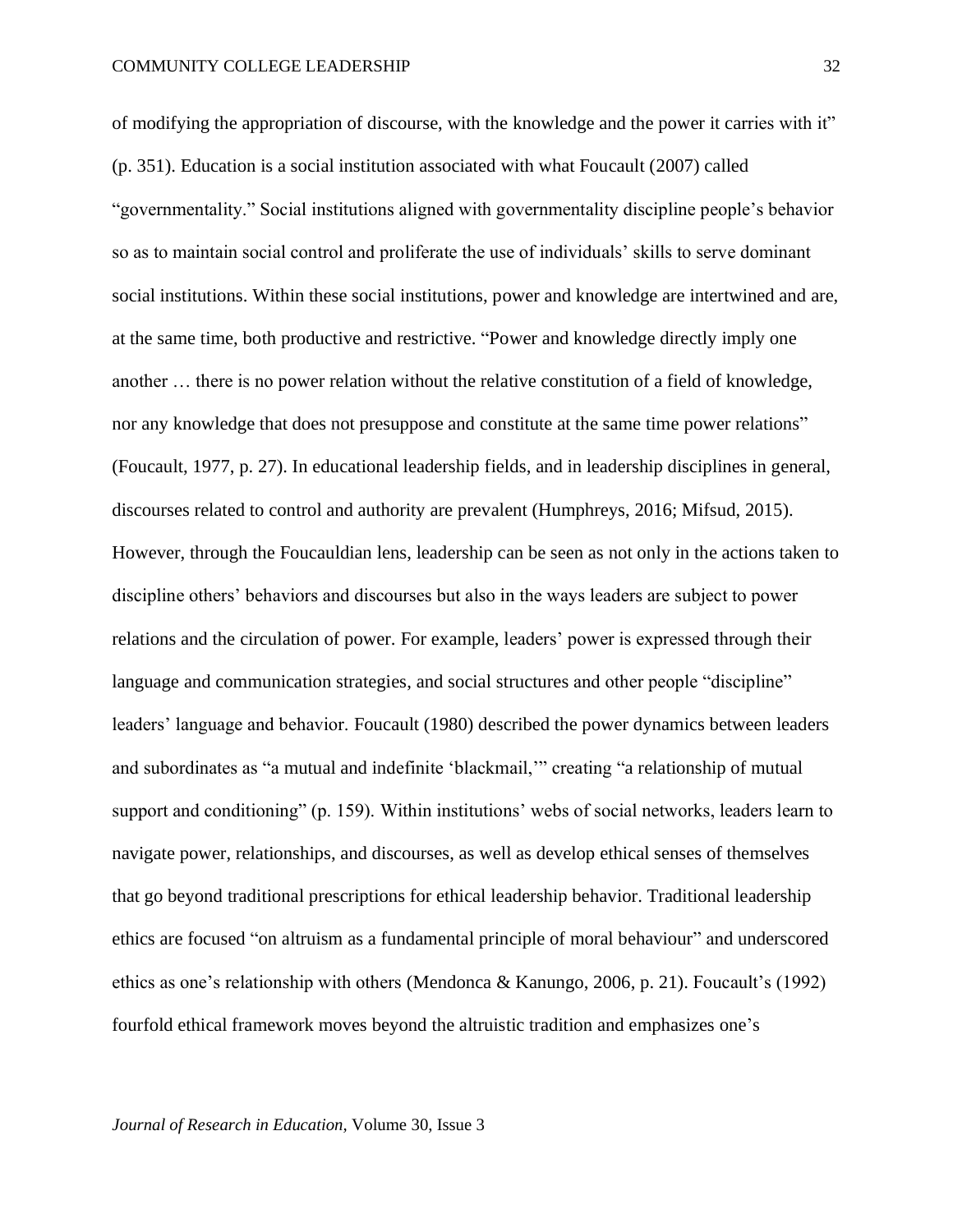relationship with oneself in the development of ethical precepts, testing ethical beliefs, and acting on one's beliefs.

# **Research Methodology**

This qualitative study was guided by the following research questions: (1) How do community college administrators navigate power, politics, and human relations in the workplace? (2) In what ways do Foucault's theorizations of power, discipline, discourse, and ethics inform analyses of community college administrators' leadership development and navigation of power and politics? To learn more about the ways community college administrators navigate power, politics, and human relations in their contexts, after securing IRB approval, I interviewed twelve community college administrators, serving at the director level or higher. I used the snowball-sampling method, whereby participants recommended others. Table 1 details background information for each participant. Nine participants served as presidents, two served as vice presidents, and one served as a director. Five participants identified as women, and nine identified as men. I used participant-selected pseudonyms to protect participants' confidentiality. During approximately hour-long interviews, I asked participants open-ended questions about their backgrounds; experiences learning leadership; experiences navigating power, politics, and human relations; and strategies for communication. Interviews were recorded and subsequently transcribed.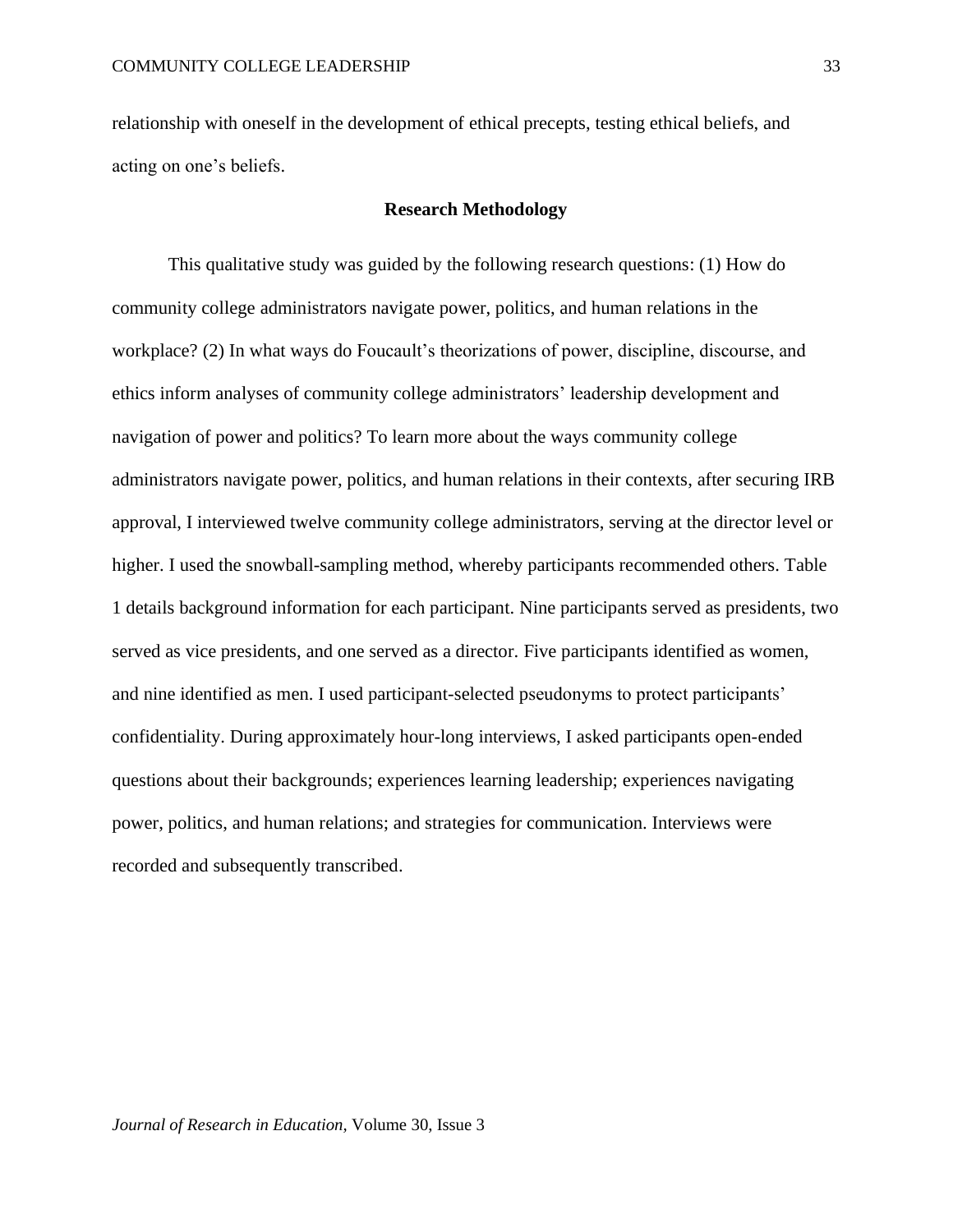| Participants   |                |        |                       |                     |                       |
|----------------|----------------|--------|-----------------------|---------------------|-----------------------|
| Pseudonym      | Age            | Gender | Position              | Years of Leadership | Race                  |
|                | Group          |        |                       | Experience          |                       |
| Andrea         | 40's           | Female | Vice President        | 10 years            | White                 |
| Cassandra      | $40^{\circ}$ s | Female | Director              | 10 years            | White                 |
| Charles        | 60's           | Male   | President             | 40 years            | White                 |
| Kano           | 60's           | Male   | President             | 30 years            | <b>Black</b>          |
| <b>Dolores</b> | 60's           | Female | President             | 40 years            | <b>Black</b>          |
| Louis          | 50's           | Male   | President             | 30 years            | White                 |
| Lee            | 50's           | Male   | President             | 20 years            | White                 |
| Lynn           | 40's           | Female | <b>Vice President</b> | 20 years            | White                 |
| Mary           | 50's           | Female | President             | 30 years            | White                 |
| Michael        | 60's           | Male   | President             | 40 years            | White                 |
| Sunny          | 60's           | Male   | President             | 20 years            | American              |
| Tony           | 50's           | Male   | President             | 20 years            | Indian/White<br>White |

**Table 1**

Narrative inquiry and analysis are particularly appropriate for studying community college administrators' leadership learning because narrative methodology gives participants the opportunity to respond to open-ended prompts in ways meaningful to them and allows the researcher to present and extensively analyze narratives. The narrative data presentation and analysis provides "thick descriptions," supporting the study's trustworthiness and credibility and enabling readers to discern transferability to other contexts (Creswell & Creswell, 2018). According to Freeman (2017), through narrative analysis, researchers study "the way action unfolds in a given account, and the complex ways various events and characters intersect with these actions, [and] whether what constitutes action is a series of events or a reflective account" (p. 32). Although emergent themes were developed through coding strategies, this study's narrative analysis focused on "connections between" narratives "rather than looking primarily at patterns of similarities and differences in the content of the talk" (Paulus & Wise, 2019, p. 169).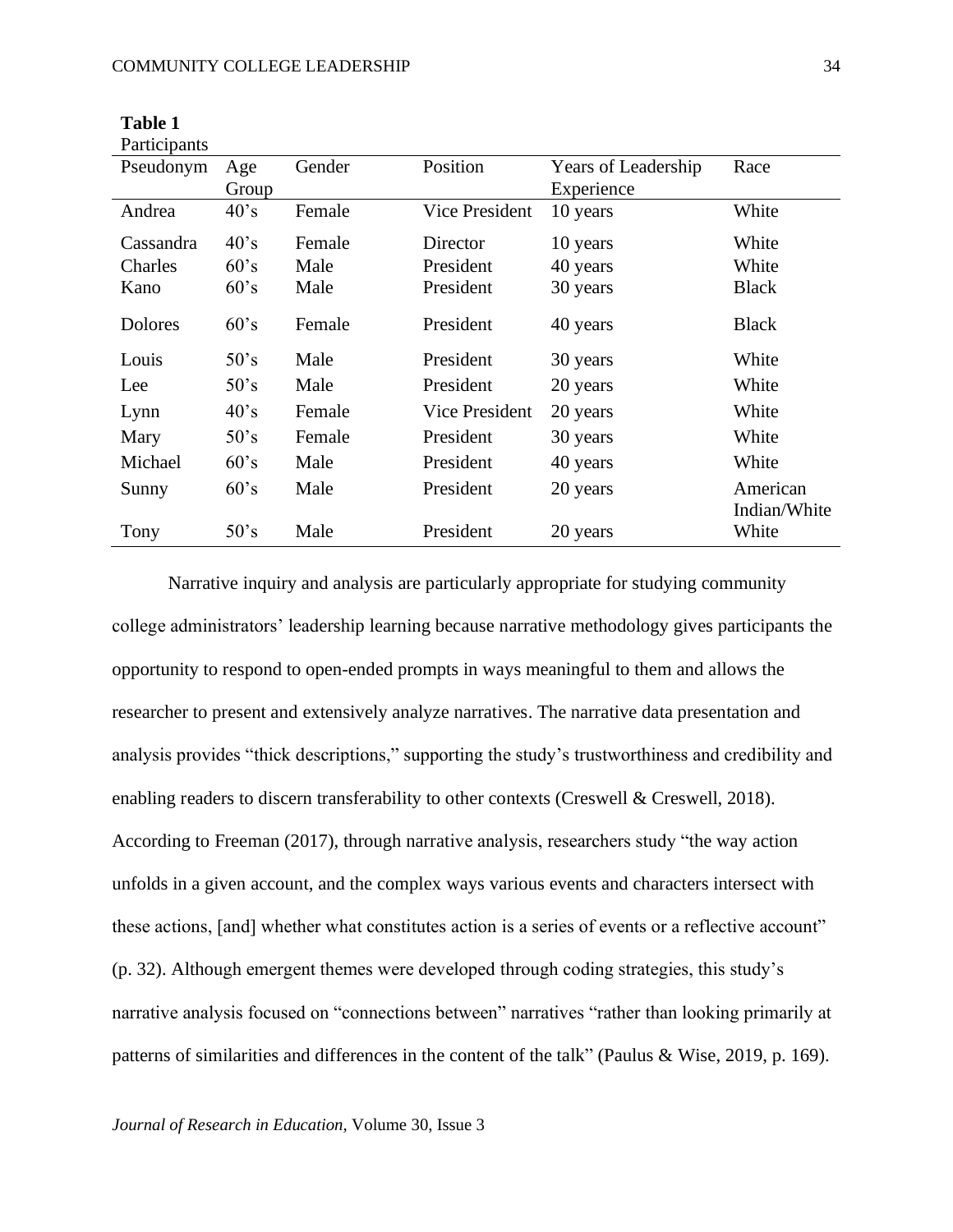Using ATLAS.ti (version 9), I analyzed codes for intertextuality and emergent themes among the narratives collected. "Using software tactics of ATLAS.ti," I combined "conceptual and analytical links in the data to demonstrate the meaning as it is constructed from the dataset" (Bower et al., 2021, p. 11). I collaborated with participants to give them opportunities to reflect and to add analysis. I recognized my own agenda while privileging the narrators' analyses of their stories and experiences. As I engaged in reflection, I acknowledged my positionality as person with middle-class (formerly working-class), multi-ethnic, professional, and queer identities, as well as my positions as a university academic leader and a previous community college administrator. Although these identities informed my analyses, to mitigate bias, I used a systematic reflection process, including reflexive journaling, re-coding transcripts to check for consistency, member checking, and keeping transcript notes. I also collaborated with two research assistants to code interviews and compared codes to ensure inter-coder reliability and representation of codes reflecting emergent themes across transcripts (MacPhail et al., 2016). After first order codes were established, the transcripts and first order codes were examined again to develop second order codes. From these, I recognized several emergent themes: the circulation of power, ethical self-development, and discourses of communication and relationships.

### **Results and Findings**

*Journal of Research in Education,* Volume 30, Issue 3 Participants discussed the significance of the circulation of power among stakeholder groups in their development as leaders and their negotiation of institutional politics. Administrators were confronted with the circulation of power among all stakeholder groups including faculty, staff, other administrators, governing bodies/agencies, and superiors. Participants often described the ways the scarcity or perceived scarcity of resources created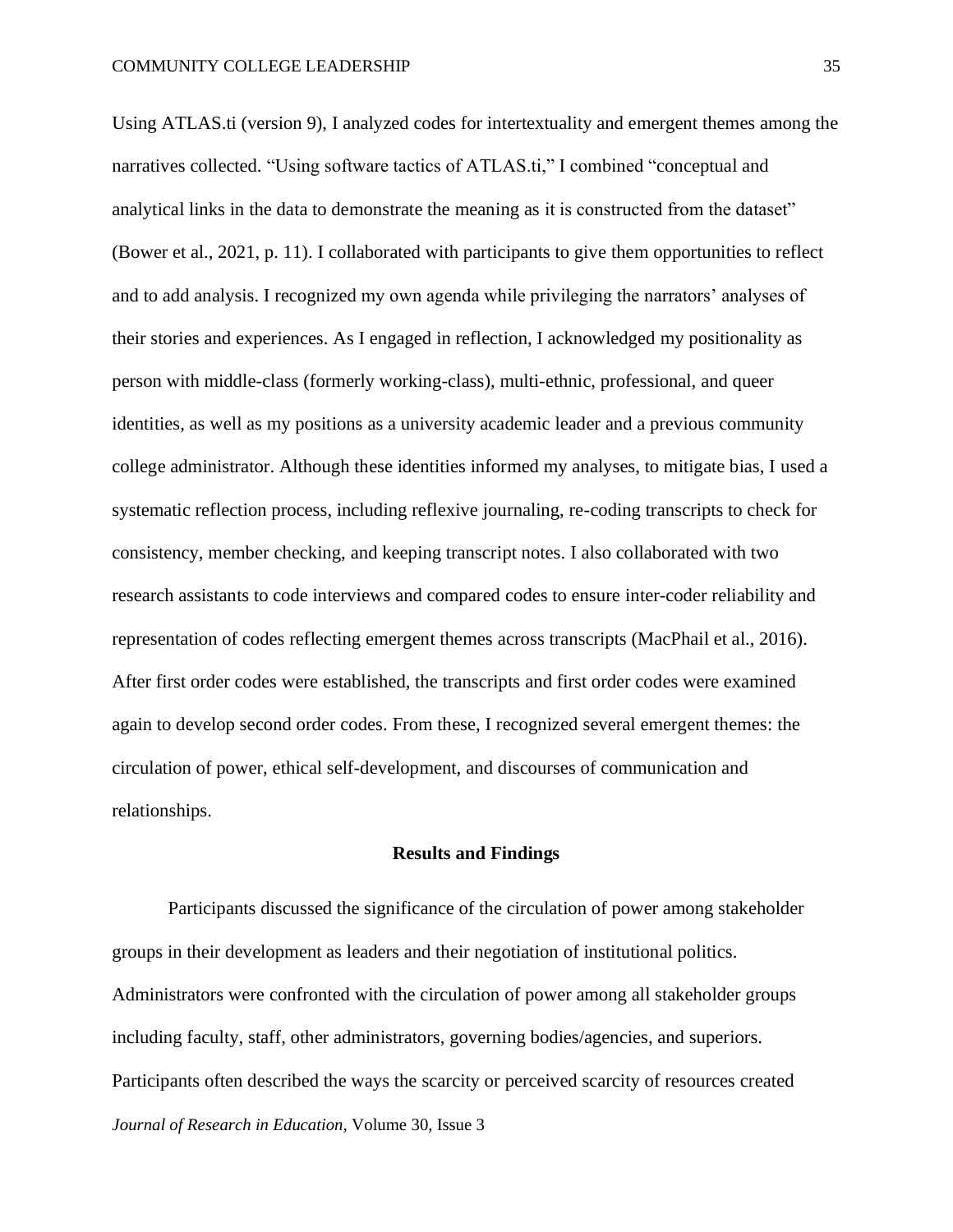tensions and influenced power relations among groups, and administrators developed strategies to distribute resources and to mitigate effects of limited resources. Participants reported the ways they developed ethical selves through their experiences and relationships with themselves. Relatedly, participants' communication and approaches to relationship-building demonstrated administrators' ethical orientations and strategies for relating to and reaching stakeholder groups.

# **Theme 1: Circulation of Power**

Community colleges have often been touted as democratic institutions because of their open access missions (Cohen & Brawer, 2014), and power at higher education institutions is usually distributed by forms of shared governance (Cramer & Knuepfer, 2020). Foucault (1980) emphasized that "power is not totally entrusted to someone who would exercise it alone, over others, in an absolute fashion; rather, this machine is one in which everyone is caught, those who exercise power as well as those who are subjected to it" (p. 156). Higher education administrators are often seen as those in authority and those who exercise power. Participants acknowledged that hierarchies still exist and play roles in the ways power is exercised at community colleges. However, administrators are subject to the power of subordinates, superiors, colleagues in parallel positions, and social and institutional structures. Participants' reflections upon the ways power circulated revealed the significant and relational influence of others on their leadership learning and navigation of power and politics in their settings.

# *Power Struggles Between Equals*

Several participants discussed power struggles among equals and specifically pointed to power struggles between academic affairs and student affairs vice presidents. Lee described the tensions and successes that we witnessed: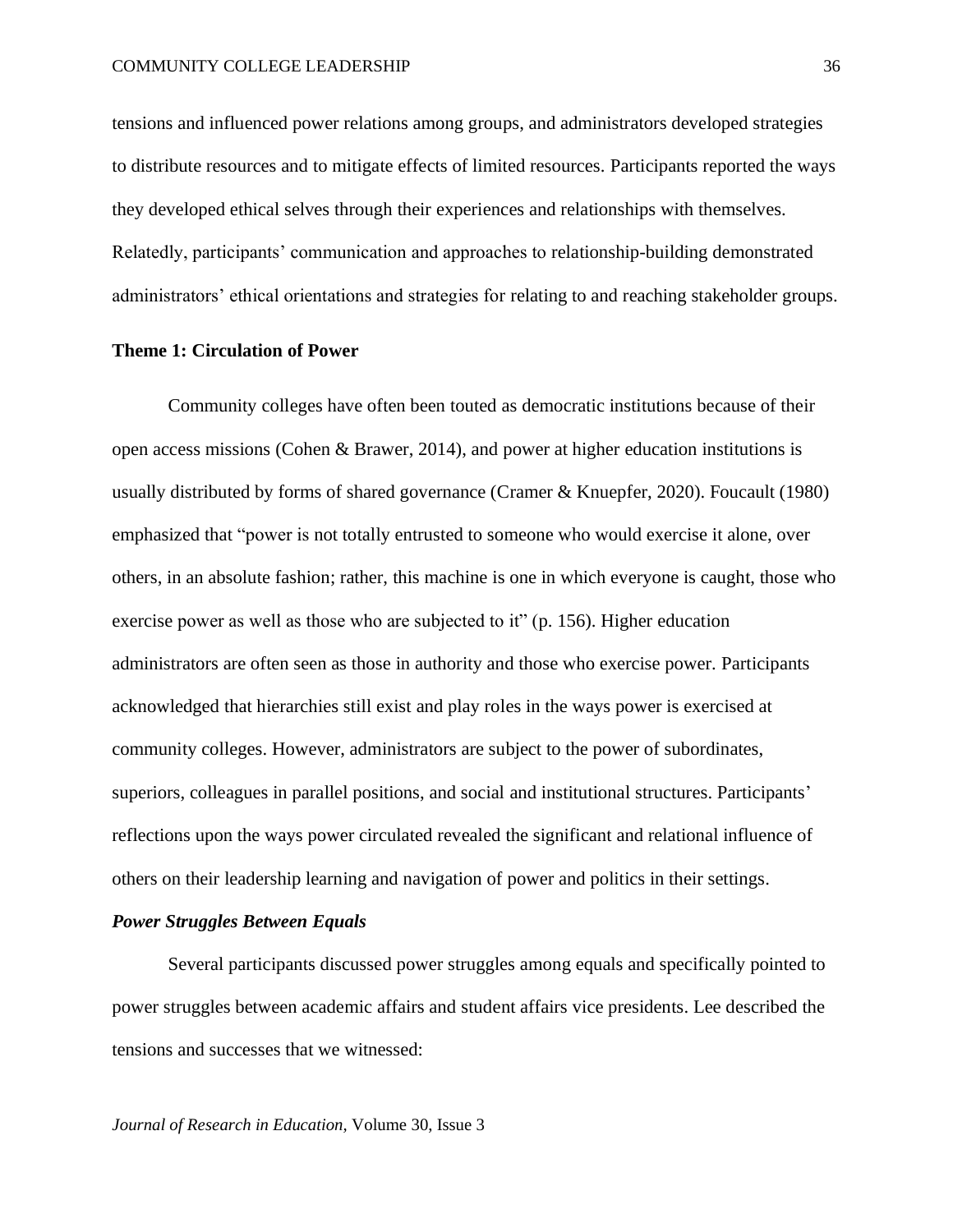I think there's some natural tension at institutions that exists between academic affairs and student affairs, and I've seen circumstances where even individuals who have very similar concepts in terms of the basic beliefs about student success and how the institution should go about achieving that and how we ought to be organized as a way of doing that. Sometimes they let their seat in those different divisions create political tension that can be unhealthy. I think when you can find a circumstance where you've got the Vice President of Academic Affairs and Vice President of Student Affairs who are sort of in concert and working together and creating a very positive environment for the institution as a whole, it creates a very dynamic positive growth opportunity for the institution, but I also think there are times where that tension exists. And it sometimes has to find a way to relieve itself. And so certainly, I've seen examples of that over the years. Lynn's narrative echoed Lee's, and she emphasized that the irony of the conflicts between vice

presidents was that their central goals are the same.

I think every institution has tensions between student services and academic affairs, and so most of the tensions are … between leaders of … the student services and then the leaders of academic affairs, and the sadness or the challenge with that is that we're all here for the same reason, right? We're all here to support our students, and to do what's best for our students. But sometimes we talk across each other and talk at each other, instead of talking to each other.

Lynn described an organizational structure that she thought would eliminate this situation and create more effective and efficient communication between units. She suggested that some institutions: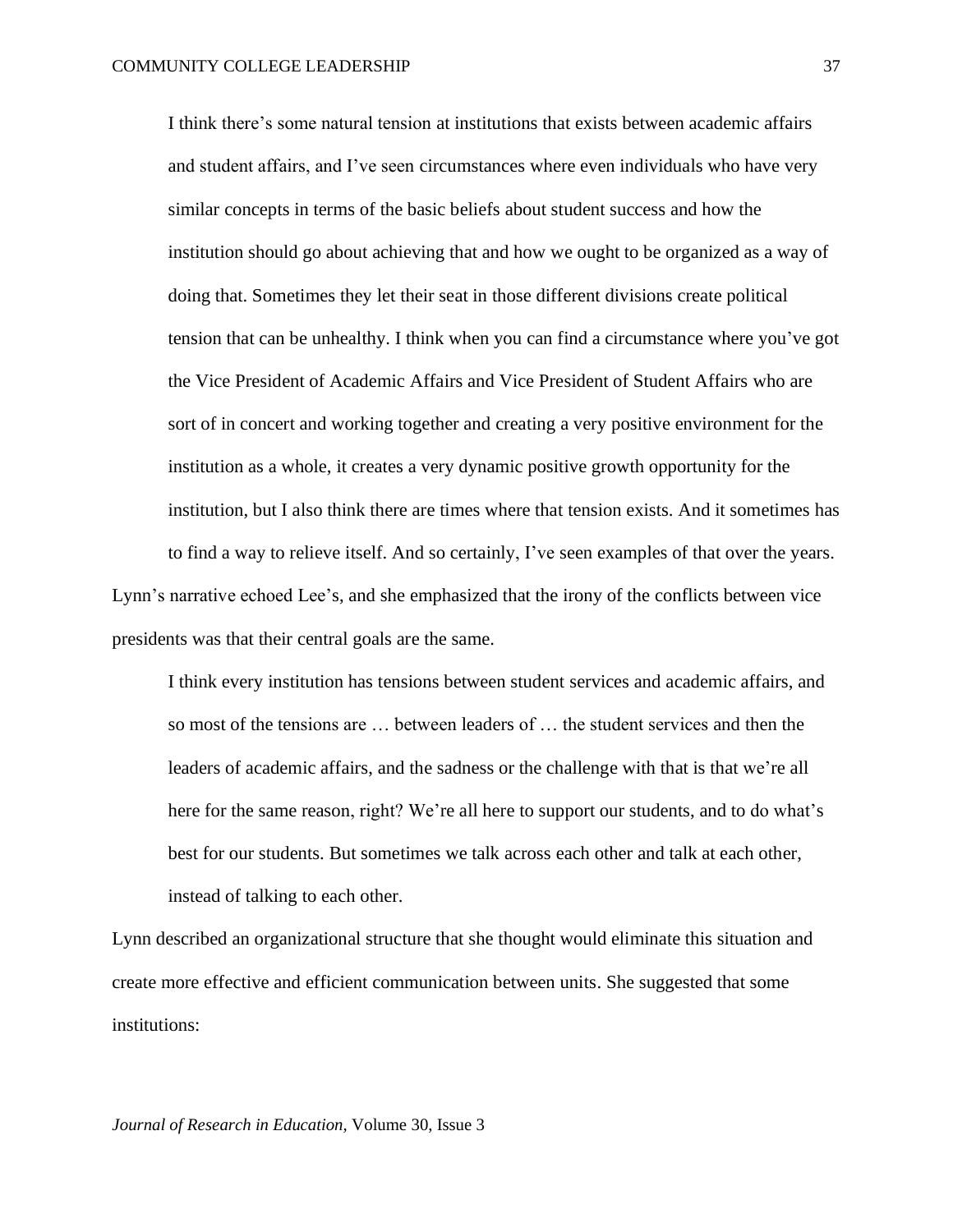asked their top vice president to oversee both areas, and so sometimes it's a centralized versus decentralized model of leadership, and you have a vice president of academic and student affairs. Well, that person [does] this whole job, [and their] responsibility is to bring those two into conversation. ... So, so I've seen it work well when it's one huge job, right? I've seen it work really well when there's one person who has that job.

Andrea shared her experience in such a position and subsequent power struggles when her position changed due to reorganization.

When I was initially hired to the institution, I was over both student services and academics. And last year … the president came to me. He was a new president to the institution [and] had decided that he needed to separate my position in half, and I would just have academics, and he was going to hire someone else in for student services. And even at this point in time, I feel like there's often times when we are in a power struggle as to what are areas that are under her purview [and] what are areas that are under my purview.

Tony suggested that when "the vice president of one area [was] warring with the vice president of the other, and it happens every year [during] budget season we sit down and say, 'This is how much money we have," the solution was to "hit them with data" to convince them what needs must be prioritized.

# *Power Struggles Between Hierarchical Levels*

Many of the power struggles that participants mentioned involved groups at all levels of organizational hierarchy vying for scarce resources and sometimes power or authority. For example, Tony repeated his suggestion for the use of data to convince people when there were power differentials and when there were scarce resources. Faculty argued for higher salaries, but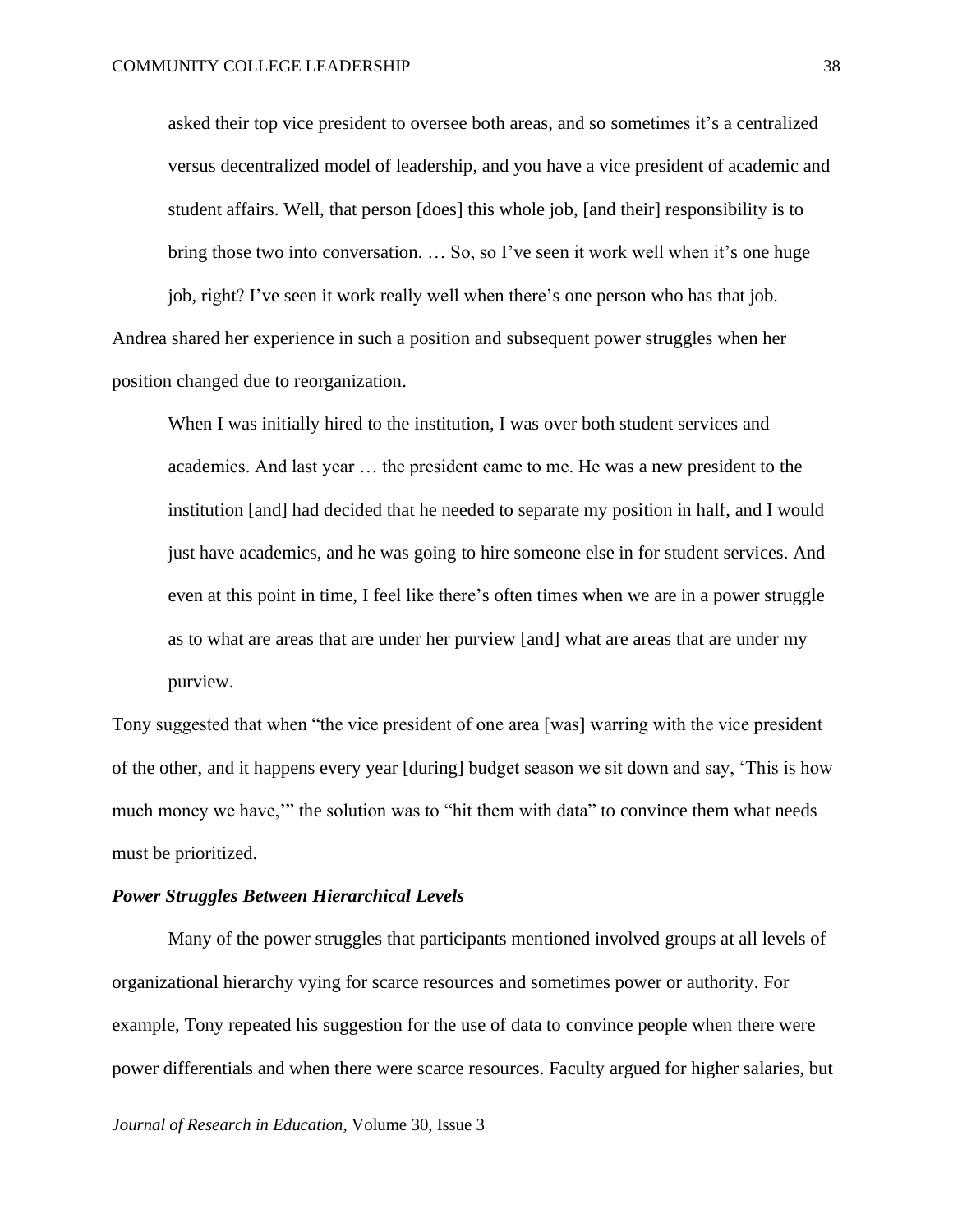according to him, "we don't have it. So, you'd be upfront and transparent with any of these groups. It's amazing how data changes their mind." He reported that faculty often think that the college has more funds for salaries than they do and that administrators refuse to use funds to increase faculty salaries. Rather than simply saying that there are not funds, and, thereby, exercising his authority as a leader to make such a statement, Tony said:

Look, this is how much money we have. Here is a copy of the budget. Read through it at your will. Here's what we spent money on. Here's where it came from. It came from this fee account, not from the general fund. That's why we're able to do this cafeteria, because the kids paid for it out of their dining hall fees, so I'm not going to take dining hall fee money and give [it] to you as a raise. That's not fair to the kids nor to the dining hall. So that's the kind of thing, data, data, data is one of the things that we use to convince people [when there] are… power differences that you may feel that that it's not right. But the truth is what the data says, and throw it open to them. … These are all educated people so it's hard for them to say, 'I don't want to see the data. I don't believe it.'

Recognizing subordinates' power, Tony was careful not to dismiss their concerns. He addressed concerns with persuasive counter arguments, using evidence. He spoke to subordinates through a discourse that they value—empiricism. Educators value knowledge gained from research and data, and he used this framework to make the case for not giving raises.

Cassandra also shared a narrative about the tensions created by scarce resources. State funding for colleges declined sharply, and Cassandra's college struggled to gain more funds through property taxes.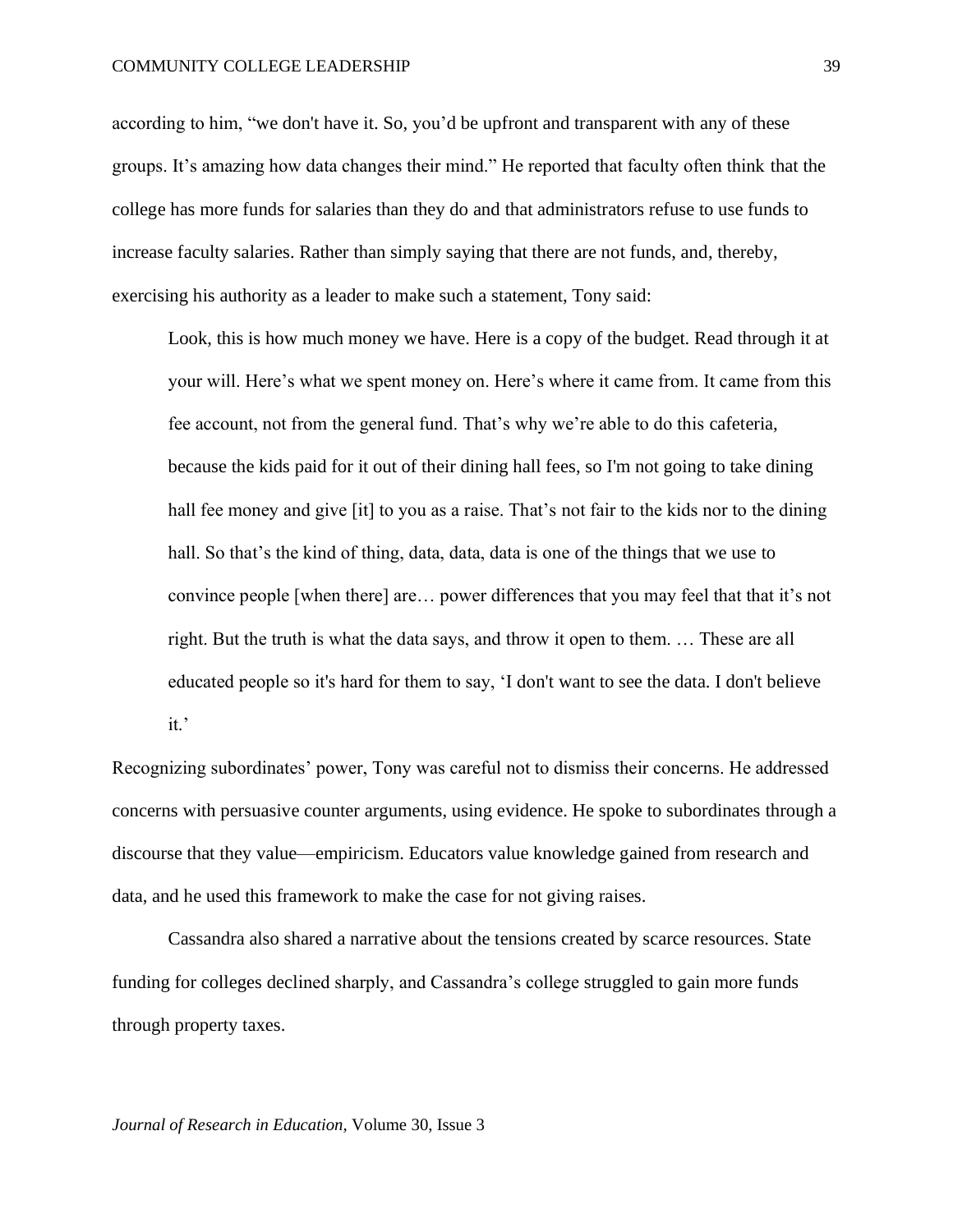So, for the last six years we've been trying to get this levy, and if you don't get the levy, you're out the money. And it's just something that the Board of Trustees has to say, 'yes, we will do the levy'… but because of the finances and everything else, they have not done the levy for five to six years, which means we've been out [millions of] dollars that we could have collected where the state is not increasing any money to us. So … our expenses keep going up and our revenues keep coming down. So, the cushion that we've had for several years is starting to deplete. ... Since I started here and was in charge of the program to now, our overall budget has decreased by 40%, so when you keep decreasing that money and decreasing the line items, it's to the point now where they're actually … not giving me enough money for accreditation.

The power struggles and tensions created by scarce resources undermined community colleges' central missions focused on student learning and success and compromised program and accreditation requirements.

Sunny described power struggles between his supervisor and him. He described his supervisor as undermining program success and development and as requiring a perfect plan prior to execution, resulting in difficulty

… trying to meet training needs … not to have a program initiative five years... in the future that would meet the needs of now, and she's constantly slowing everything, and you have to constantly just keep plugging away. Do the right things. Be persistent, and eventually, you'll accomplish your goals.

Although Sunny's supervisor exercised power overtly by thwarting program development, he and others resisted her authority by pushing forward with plans despite her directives so that he could achieve his unit's goals.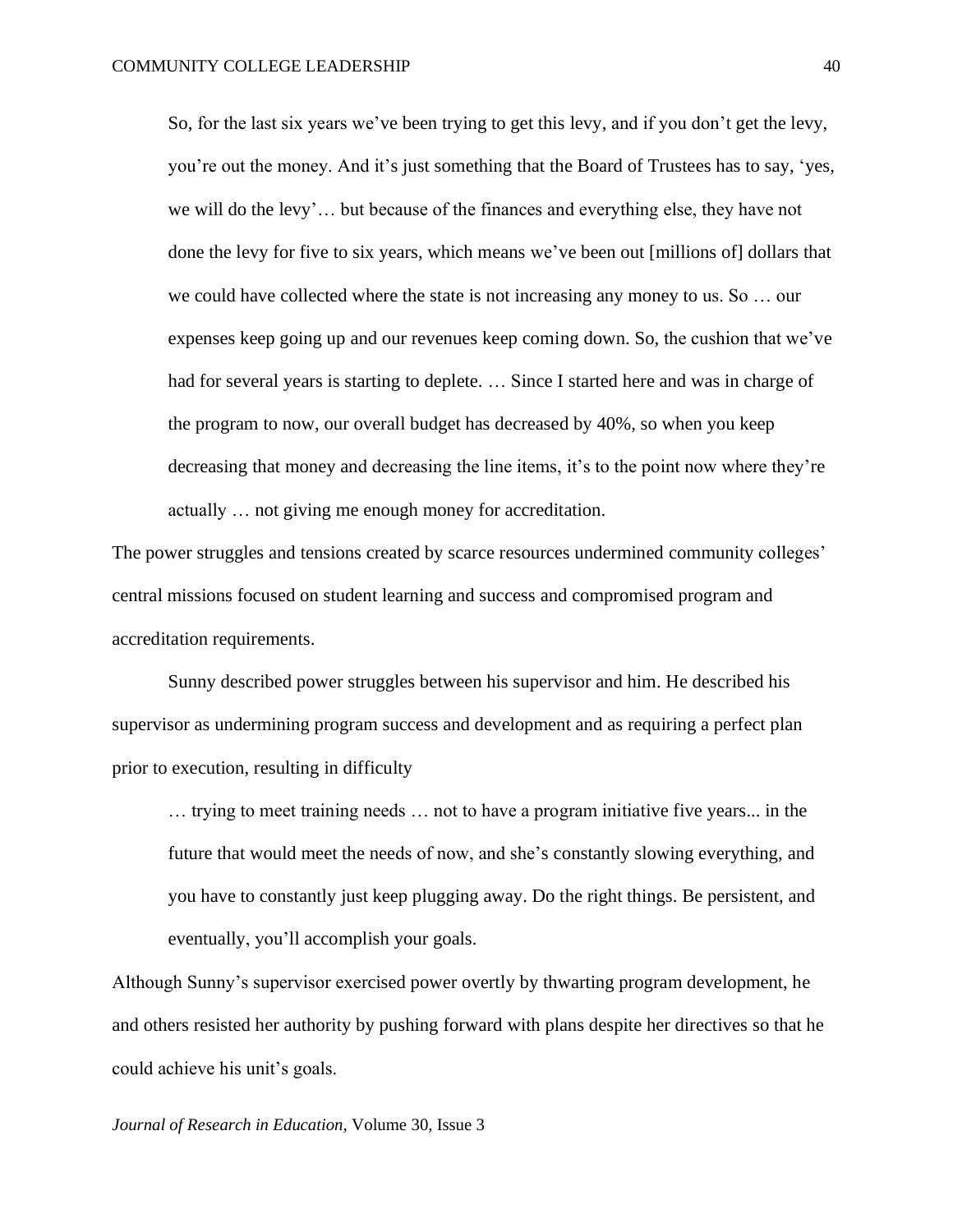Kano, a college president, held authority and power by virtue of his position, yet he described many situations when his decisions, language use (discourses), and behavior were heavily influenced by external stakeholders and subordinates. In these instances, he described struggles and tensions between groups or individuals and him.

You learn how to hold your mouth because once you say it, it's out there. And you learn to be politically savvy to survive in both internal, external world, because you will be criticized as the leader. I don't care how good you are, how fair you try to be. Someone will always find a way to challenge you publicly.

Kano's description of the ways stakeholders discipline his discourses, the ways he frames and uses language, reflects the circulation of power (Foucault, 1980). "It is never monopolised by one centre. It is deployed and exercised through a net-like organization" (p. 98). Through experience with subordinates and others challenging him, Kano learned to shape his discourse "to survive" and thrive in his contexts.

## **Theme 2: The Ethical and Authentic Self**

Niesche (2016) described Foucauldian ethics as referring to "the formation of oneself as a subject according to rules or codes of action. That is, Foucault considers ethics to be concerned with the relationship one has with oneself with respect to codes of action" (p. 3). Participants related the development of their ethical precepts to their experiences and to relationships with themselves. Foucault (1997) described ethics as "the kind of relationship you ought to have with yourself, rapport a soi" (p. 263) and as a process

in which the individual delimits that part of himself that will form the object of his moral practice, defines his position relative to the precept he will follow, and decides on a certain mode of being that will serve as his moral goal. And this requires him to act upon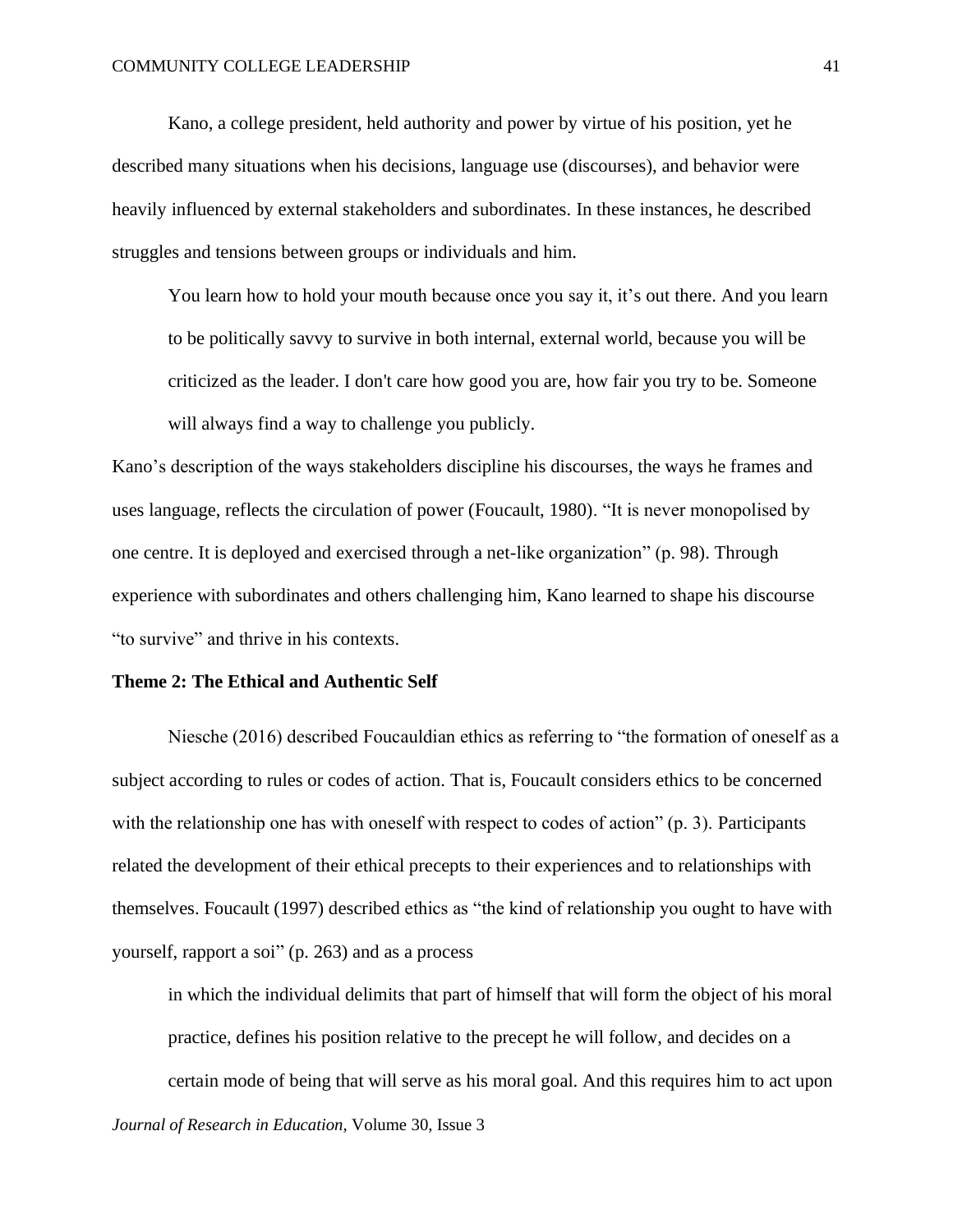himself, to undertake to know himself, to monitor, test, improve, and transform himself. (Foucault, 1985, p. 25)

Foucault's fourfold ethical framework includes a focus on the development of the self for ethical judgment; understanding of one's moral obligations; ethical self-development activities; and telos, being the ethical subject (Foucault, 1985).

# *Experiences and Ethical Self Formation*

Kano's ethical self was also developed through a series of experiences that were, like other participants', often negative. Through these experiences, he developed precepts to follow, test, and act upon in an environment where power clearly circulated among all hierarchical groups. He encountered "resistance from a long serving faculty staff or administrator," which he attributed to an attitude of "because that's what I've always done. I have no interest in doing it any differently." They would "come at you every way that they can" in their efforts to resist his leadership and initiatives. He reported, "You have to learn how to navigate that." He developed an ethical stance in response to these situations with a recognition that his identity played a role in how others perceived him and interacted with him.

Now, I've had some challenges and those challenges are still being addressed. … I've worked at primarily white institutions where I have been the primary African American in the executive team, and … that also presents challenges in which one's willingness to

see a person for who he or she is versus seeing a person as being African American. He perceived that the predominantly white institutions' cultures where he served were places where white people did not consider his and other African Americans' perspectives. He described these people as "you never have really pushed yourself to better understand persons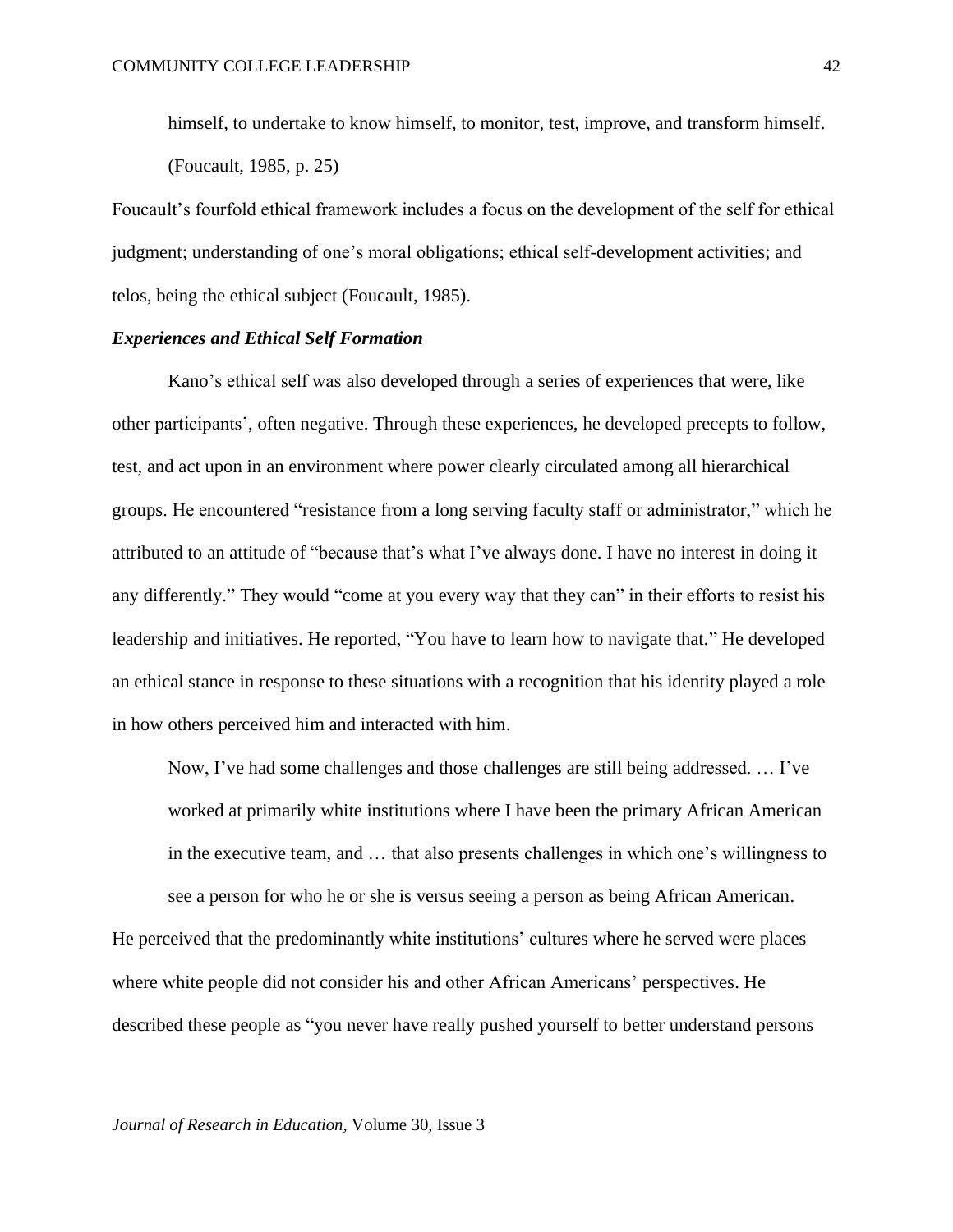that look different than you." However, he developed an ethos of working with people despite any implicit or explicit racial biases.

And I have always gone by, 'you do not have to like me; I do not have to like you, but between the hours of eight and five, we will work together. At 5:01, you go home. I go home, and I'll see you tomorrow.

This ethos is reflected in his determination to "treat everyone with respect" despite any "opposition that one may present to me."

# *Authentic Ethical Leadership and Relationships*

Mary told stories about the development of her ethical self, resulting from negative experiences and aligning with the development of her authentic self. These experiences influenced the formation of her ethical understandings, obligations, and actions.

And so, I think sort of these early really negative experiences really … made me want to do things differently. I know I got told one time by somebody that I really, really admire. She was a dean. She … said, 'never apologize for anything. … And especially for women, you don't want to apologize. It's a sign of weakness.' And I thought about that for a long, long time. And I thought, 'You know, that doesn't work for me. If I've made a mistake, I need to apologize. And I do that, you know, to this day. … I'm going to stand up there and say, 'I'm sorry I made a mistake. Here's what I'm going to do [to] fix this mistake.' And I understand what she was telling me and what she wanted me to understand, especially for a woman. … That power differential is so skewed especially in Appalachia, where … women are already at a deficit anyway. … But I think sort of my very first thoughts about this [a leadership trajectory] were, 'I have to be able to do this my way, in a different way.'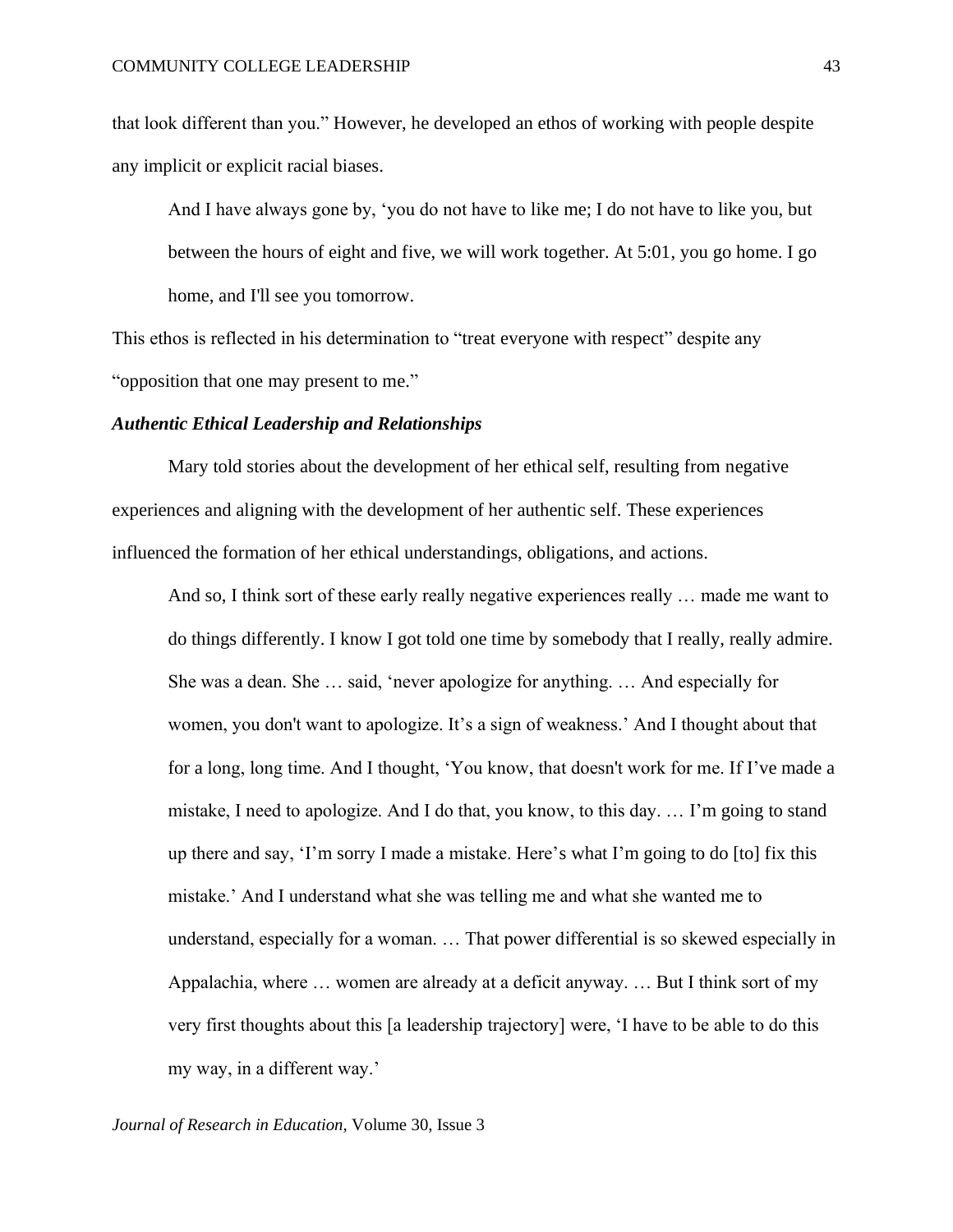#### COMMUNITY COLLEGE LEADERSHIP

Mary learned from an example that stood in opposition to the self she wished to create. Intertwined into her creation of an ethical leader self are the power dynamics related to geography and gender. The codes of gender, power dynamics, and ethical self-development were repeated throughout her narrative. She was told that she "was too nice to ever be a president" by a "very well meaning" person, but she recognized that people "wouldn't tell a man that he's too nice to be a president." She reported, "I thought, well, if I can't be nice and be a president, then I don't want to be a president." She developed ethical codes such as humility and kindness and rejected others' constructions of "president," often associated with traditionally "masculine" ideals about leaders and leadership. She set out to "do" leadership "in a different way." Mary discussed the ways she could be mission-driven and authentically herself, which reflected an ethical understanding of herself in relation to others.

Just because I'm a president doesn't mean that I can't be … gracious and thoughtful and considerate and … all those things that one might consider nice and still be able to have the respect that I need to do my job.

Mary described deriving power from the development of an ethical self. She described this as "the ability to have that sense of power, that power comes, I think, from being authentic, and if I can't be who I am, then I don't need to either be at that institution, or I don't need to have that job."

Dolores described her ethical leadership precepts and, like Mary, associated them with authenticity. She strived "to be an authentic leader" with clearly defined precepts:

So, my word is my bond. I hold everybody accountable. … I don't show favoritism. … We're here to do a job, and I expect all of you to do it. And you can count on me, and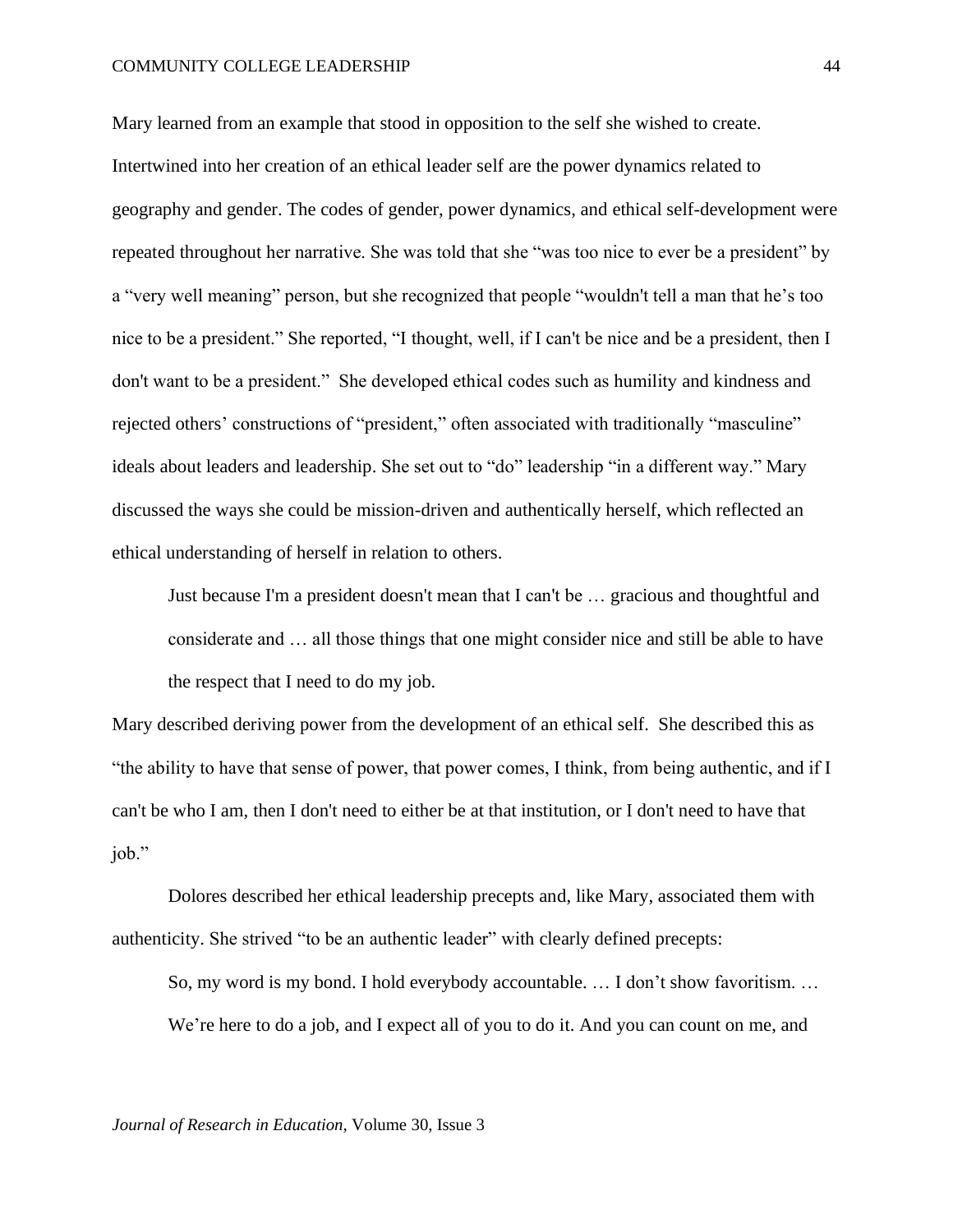you all have a personal relationship with me. But I'm not one that's afraid to tackle

challenging situations or make sure that everybody's doing what they're being paid to do. Through his genealogical studies, Foucault (1977, 1980) argued that ethical choices require more varied and complex approaches than ethical traditions or un-spoken ethical norms may provide. Dolores related her ethics to authenticity and relationship development with herself and others, and she underscored her ability act dynamically. She embraced the balancing act of maintaining relationships while being mission-focused and emphasized that she is not "afraid to tackle challenging situations." She acknowledged her position of authority at the institution and the ways she may exercise that authority to ensure people are "doing what they're paid to do" while also maintaining strong "personal" relationships with others.

# **Theme 3: Discourses of Communication and Relationships**

"Nothing has any meaning outside of discourse" (Foucault, 1972, p. 45). Discourse, according Foucault (1970; 1972), shapes our ideas, our use of language, our behavior, and the behavior of others. Although there are many discourses represented in these narratives, two prominent and related ones were discourses of communication and relationships. Relationships and communication often went hand in hand throughout these participants' narratives. These were central to the leaders' exercising and maintaining power and authority, as well as being subjected to the power of others. At times, too, these discourses reflected ethics of care and communication of others' value.

# *Relationship-Building with Subordinates*

Throughout Tony's narrative are discourses about the circulation and reciprocal nature of power. He described his ethical point of view in relation to his employees.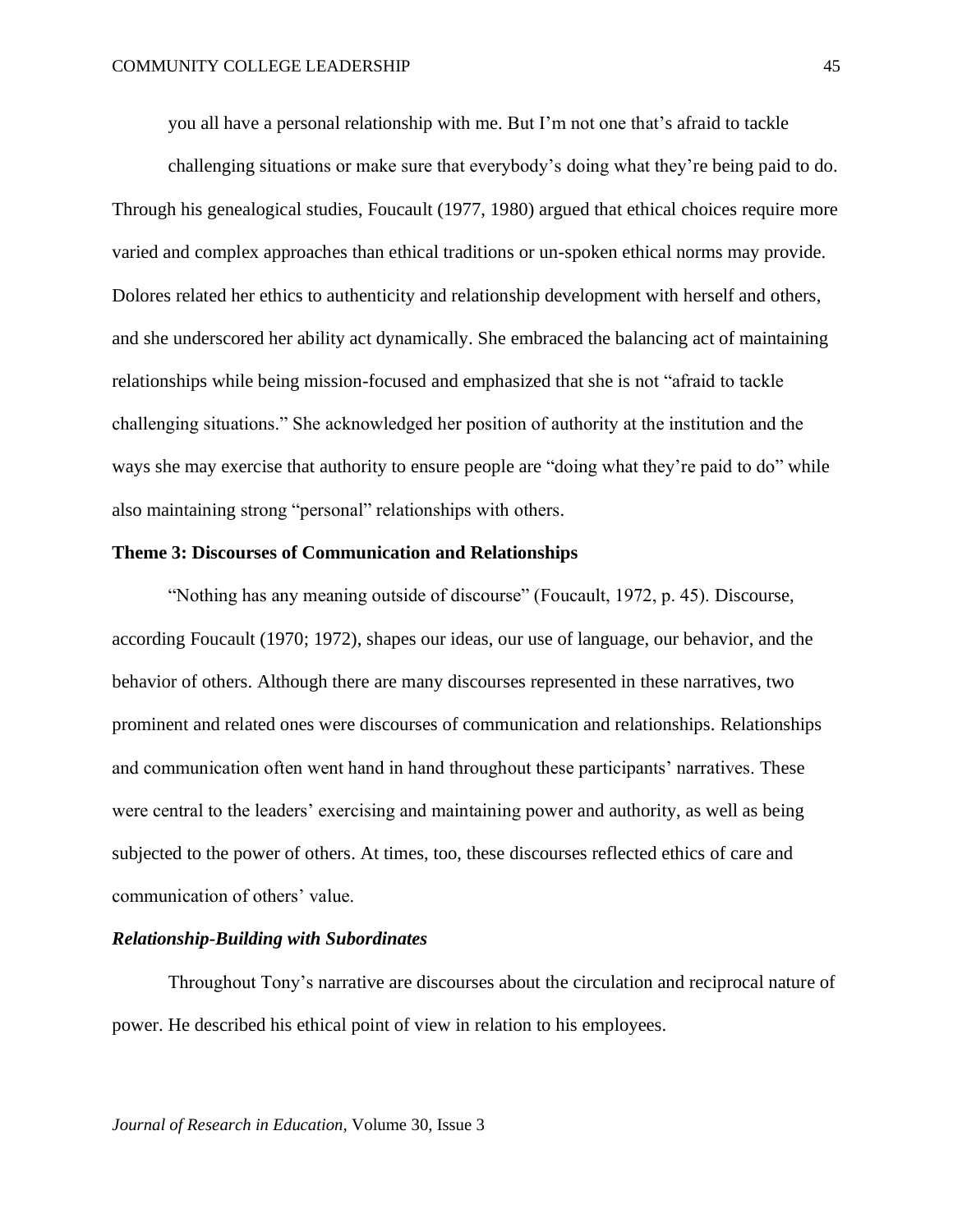And then make it personal. … Always recognize that your power derives from them and their hard work and as president, you don't generate a single credit hour, not one single one, they do all the work.... So your job is to support them and make it a … great place to … work for them. As long as you communicate … that you're coming from that perspective, they appreciate you a little bit more.

Tony recognized that he is not a leader without followers and that his power is derived through his followers' activities. He communicated an ethic of care, relating to his followers that he valued their activities. In return, he received appreciation for his work.

Relationships and communication mattered also when circumstances were not positive. For example, Louis described a situation between two vice presidents. "There was one VP, who had been there... had sort of seniority." He had to "do a lot of mending of those fences between the two." He described his team as having "gone through some team building exercises because … there is a lack of trust between a few members of our executive team." He viewed his role as serving as a mediator between administrators in conflict due to declining enrollment and scarce resources.

I think that … at the times where … enrollment in community colleges across the nation have been down, how tight budgets are, etc. I think everybody is feeling stressed because … they're expected to do more work with fewer people, so … I am seeing some of … those struggles right now, and I am trying to be the go-between. But we also have hired a consultant to assist us with that.

Louis described his role as facilitator of communication between employees and employee groups. He recognized that relationships mattered for the campus's smooth operation and was willing to invest resources to cultivate effective relationships.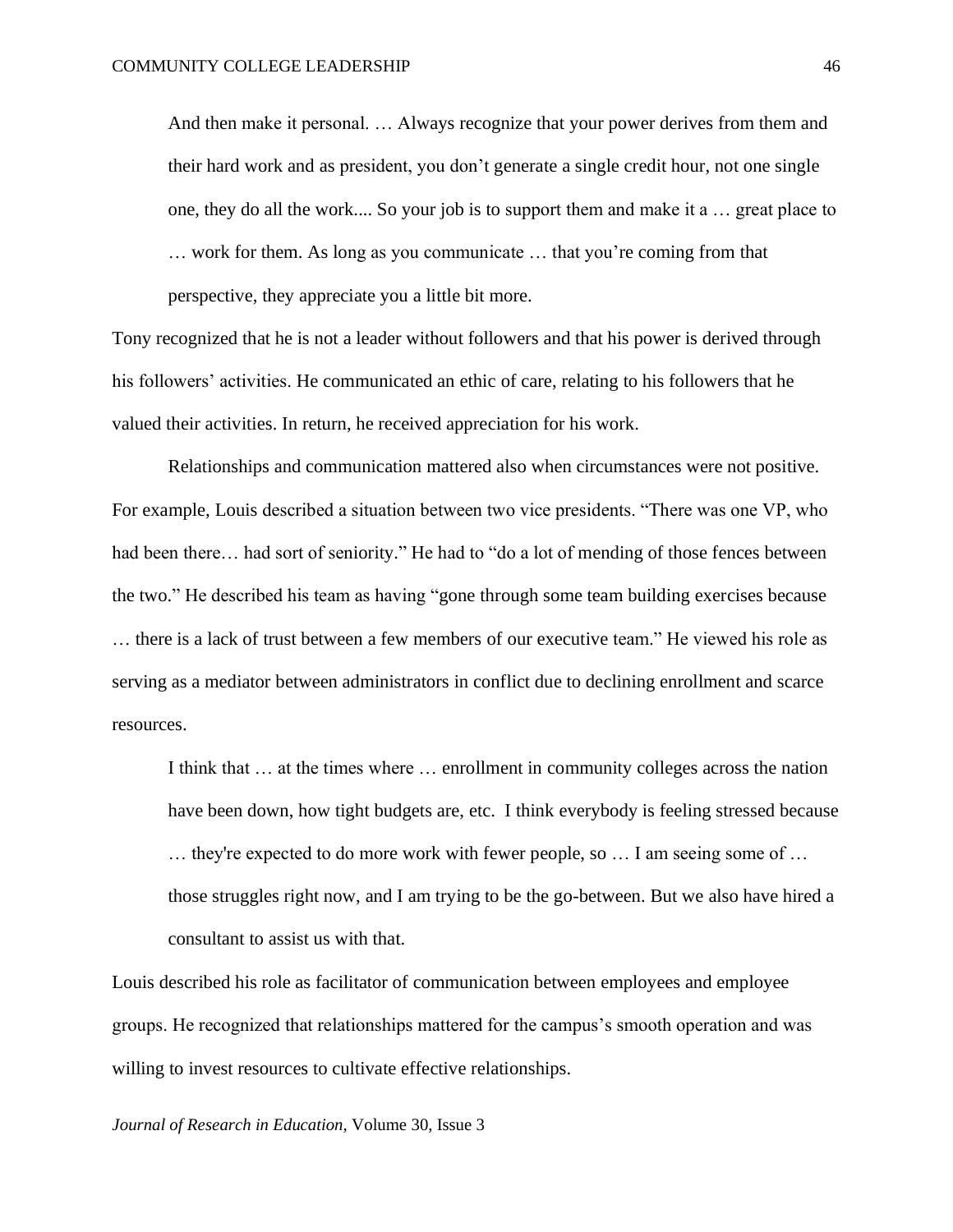Dolores reported that conversation was the best way to overcome power struggles. She said:

I've seen power struggles between students and administration, especially in the early part of my career, because students were demonstrating to be able to have co-ed living. Can you imagine? And they would storm meetings, like the board [of trustees] meeting, and then the vice president would have to come out. So, I find that that power struggles can be overcome with conversation. So you invite students and you invite the faculty, and you talk to them, or you have an issue with a colleague you talk to them about what the challenges are, and then you get over it. You move on to the next thing.

Dolores's story indicates the ways she and others have communicated in the face of power differentials. The students have power to disrupt board meetings despite board members' privileged positions and authority. When faculty members have conflicts with colleagues, departmental or unit relations become strained. Dolores described a communication strategy: acknowledge issues, work through them, and then help people "get over" issues to move forward and do their work. From both of her examples, her perspective is not as an authority figure simply exercising power. Rather, she used communication and relationship-building as strategies to negotiate power struggles and tensions between groups or individuals.

# *Communication Challenges and Resistance*

Lee also referred to communication as one of the greatest challenges he faced as a leader despite "the different kinds of communication we have with faculty and staff and making sure folks know what's going on at the institution and have an opportunity to provide feedback." He attributed this challenge to "the rate of change." However, he also saw the role of communication in developing relationships within and outside of his institution. He learned to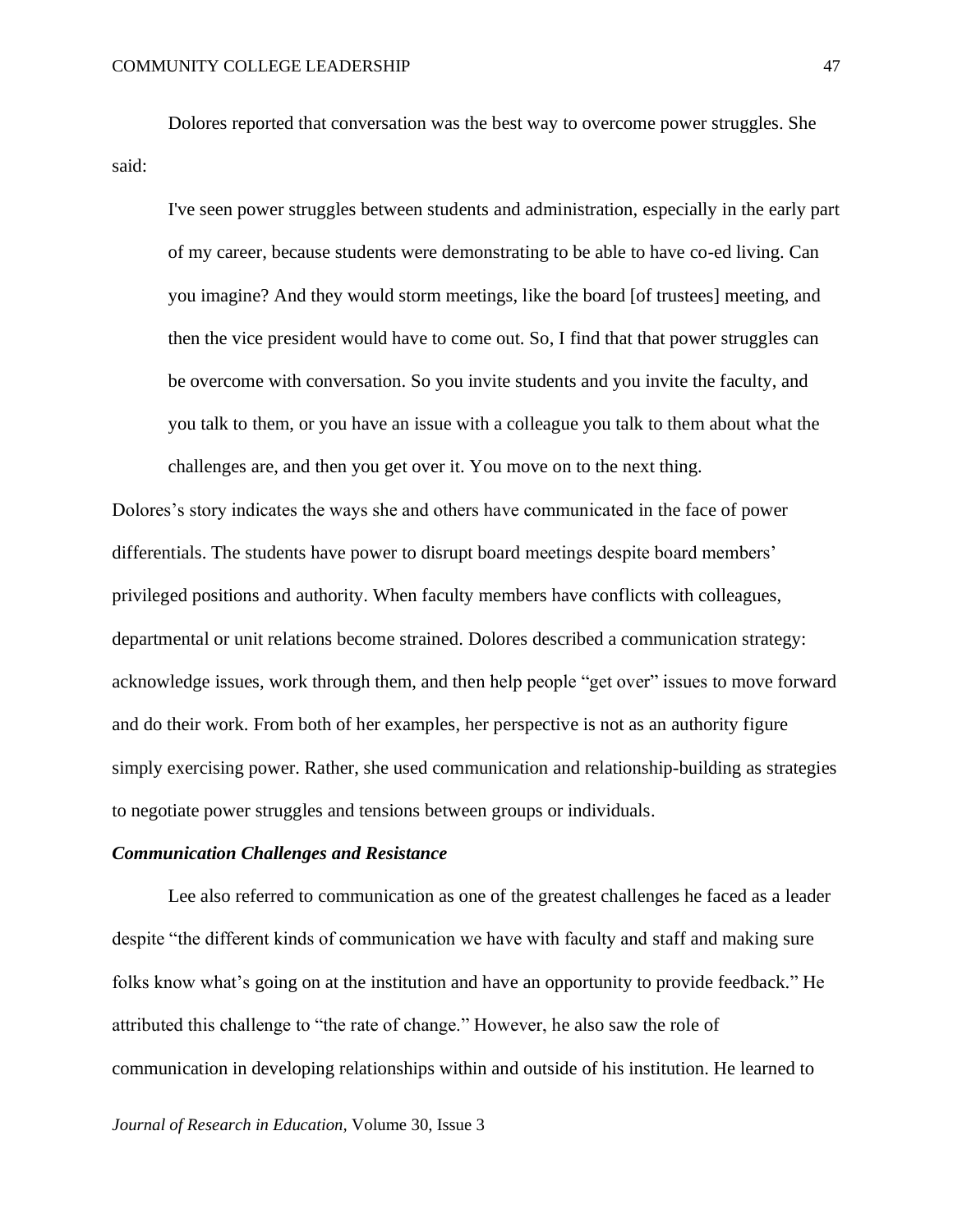develop relationships with administrators outside his organization as a "support system" to walk him through "tough situations" and assist him as he developed relationships and communication strategies within his college.

Michael also reported challenges associated with communication and relationshipbuilding.

There's a constant tension … between having to be concerned about the viability of the institution financially and otherwise and building and maintaining a trusting relationship with faculty and trying to ensure that the decisions you make are educationally sound and have integrity. And then sometimes the mistrust, or lack of communication that can exacerbate all that, look, I learned a lot within the fabric of that kind of tension.

Michael learned to maneuver within the dynamics of various constituencies. He reported that transparency was particularly important for "each of those sets of relationships [that] has its own dynamics, which include its own tensions and also its own joys." He reported that his goal and key to his success was his "need to be completely transparent." He claimed:

I'm probably transparent to a fault. I've come to believe that it is less risky and often attorneys aren't on the same page here, but it's less risky to be guarded even about sensitive information than it is to put it out there and own it, and to the fullest extent possible, let everybody know what the challenges and dynamics are.

Michael recognized the circulation of power among groups and the tensions that arise among groups. He described communication as important in negotiating these challenges. Rather than being guarded, he shared knowledge. He reported that people trusted him and developed stronger relationships with him because of his transparency in communication.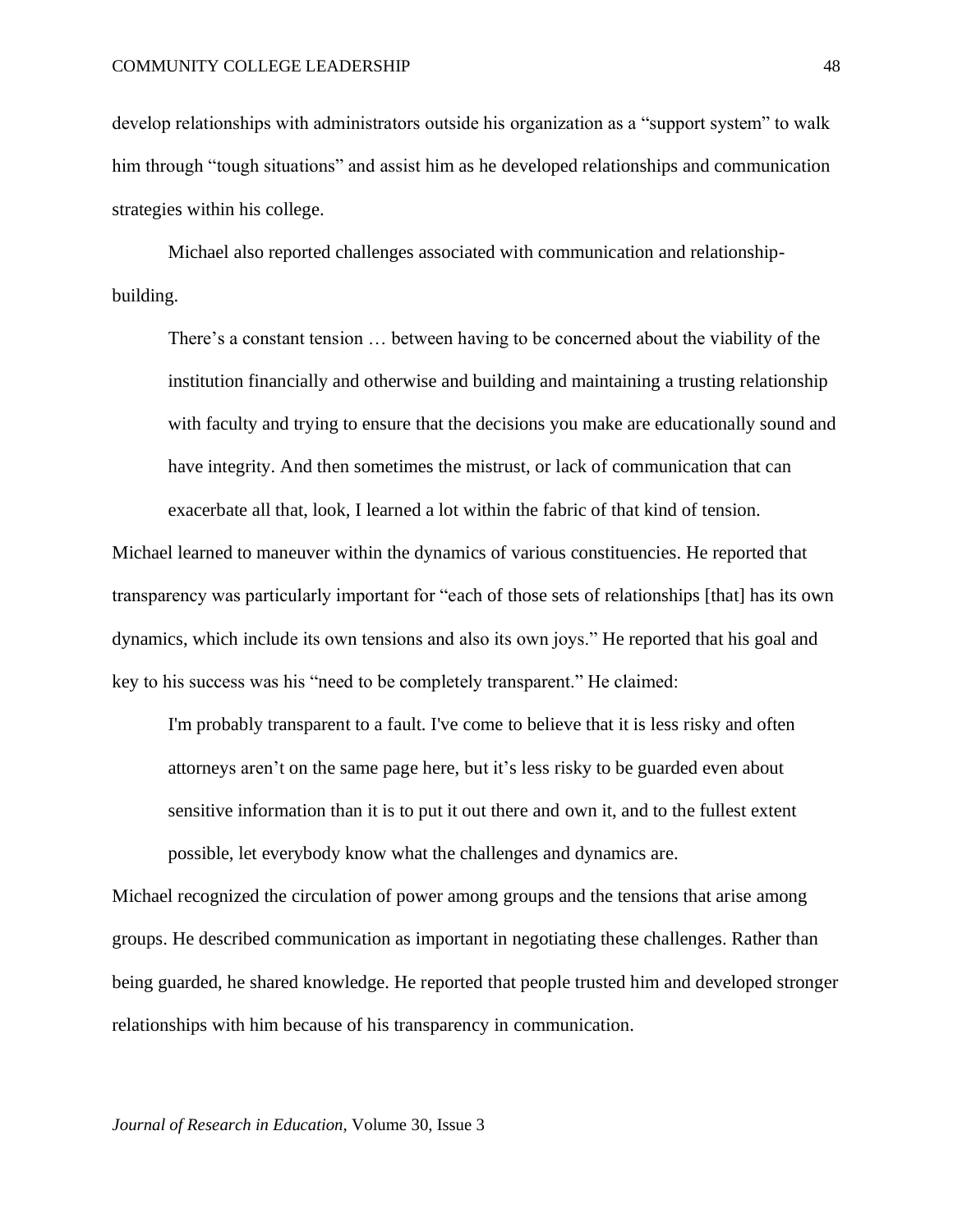Kano further described the importance of communicating transparently and developing relationships with his college's board of trustees. He stated, "I have an exceptional working relationship with the board." He described his strategy:

One of the practices that I've done as a president is on a weekly basis, I send out a weekly update on any institutional updates to keep them informed. If there is any event or challenge or issue that's occurring, they are informed before we hit the paper, before you hit the news, so they're not caught off guard. I'm transparent in regards to discussing the budget or challenges and so that they are aware, where we stand and issues we are facing and strategies we put in place to address the challenge. So, I keep an open

communication at all times with all board members; the board chair is a key person. Kano presented discourses of transparency to develop trusting relationships that would, in turn, assist him in his role as president. By giving his board forewarning of issues, he could anticipate how they might respond. He also recognized the "key" role of the board chairperson and communicated to cultivate positive and well-functioning relationships.

Andrea's discourses of communication and relationships related to "figuring out how to communicate, figuring out how to build the relationships with people, how to earn individuals' trusts." She endeavored to help others understand that she wanted "everyone's opinion, but I know … I need to hold the decision in the end." She sought first "to gather everyone's information and make the best decision possible." The challenging part was "then having everybody go forward and … for lack of better term … singing from the same hymnal." She reported:

I felt like it was always easier when [I was] working directly with faculty, but I'm finding as you add a couple more layers in there, it becomes a little bit more difficult to help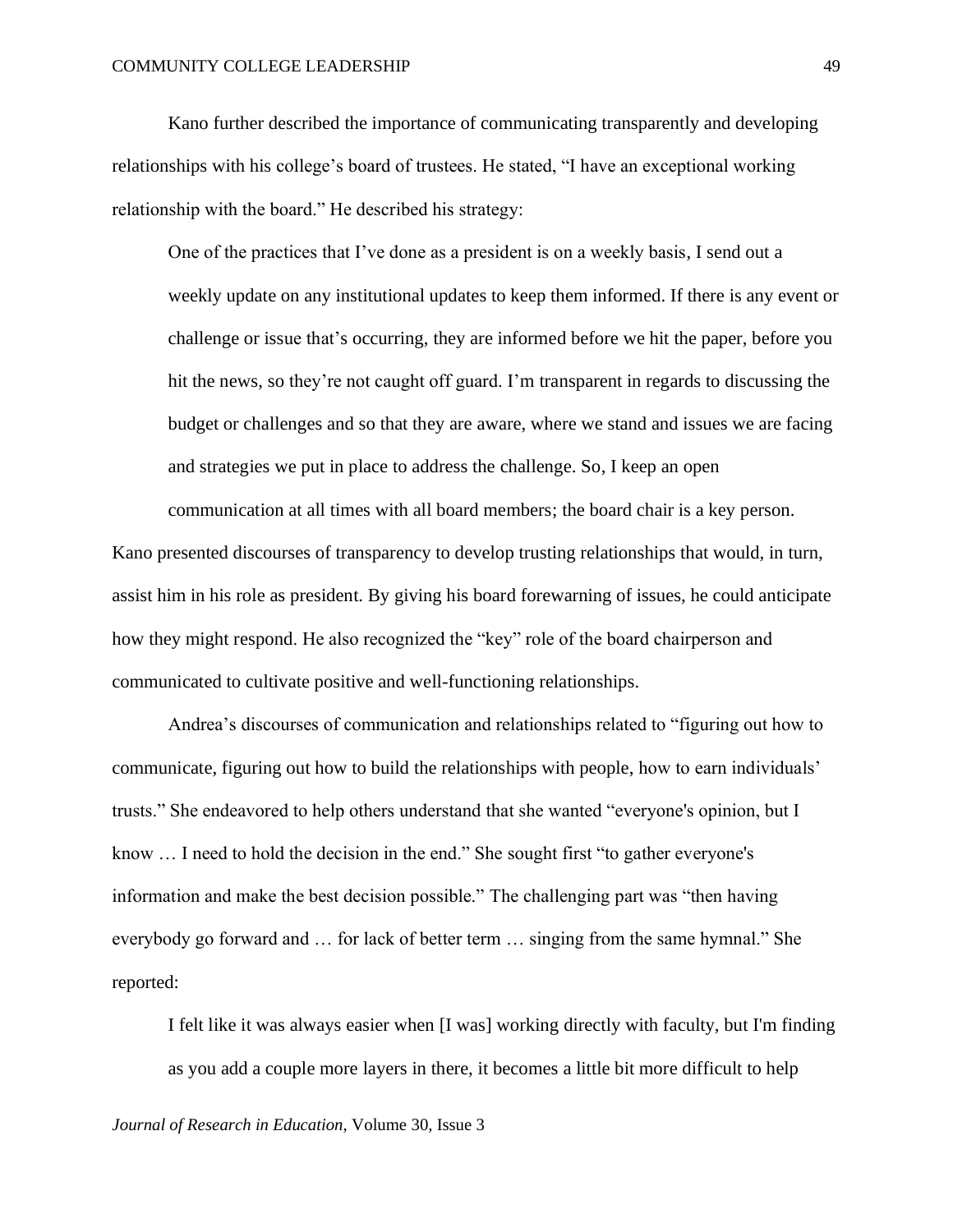ensure that you've got … that message and ensuring that people understand that they were heard, even if what they wanted, wasn't necessarily what the end result was.

The layers of hierarchy affected Andrea's ability to reach her audience, in this case, faculty, and she found herself in a balancing act, attempting to ensure people felt heard but ultimately taking responsibility for decisions and creating an environment where people can move forward with decisions even when they disagree.

# *Communication and Persuasion*

Tony described how he interacted with constituencies. He said this all depended on knowing the audience.

So if I'm talking to a conservative Republican group like, let's say … [the] Chamber of Commerce, who are so tight with money, they can rub the brown off a penny. Right? So when I talk to them, what do I talk about? What's our job as a college? Workforce development! Our job is to get you the employees cheaply and quickly and get those people off assistance because you know those people, those people are draining us, and we need to do what we can to get them off assistance, and we're turning tax consumers … into tax payers overnight … with our nursing program. And … they love it … because nothing's their fault. It's those people. And, therefore, when I deal with Democrats, it's just the opposite. It's that the emotional aspect of it. Look, you guys, a single mom of two, barely making it, right, and she is on assistance, and thank goodness for those programs that are there, but that's not a way to live your life, and so help us help her get herself out of poverty and change. And studies show that if you go to college, chances are your children are going to go to college one day, so there you have broken generational poverty for that family. So … that is fantastic, right, the anecdotal stories, and they love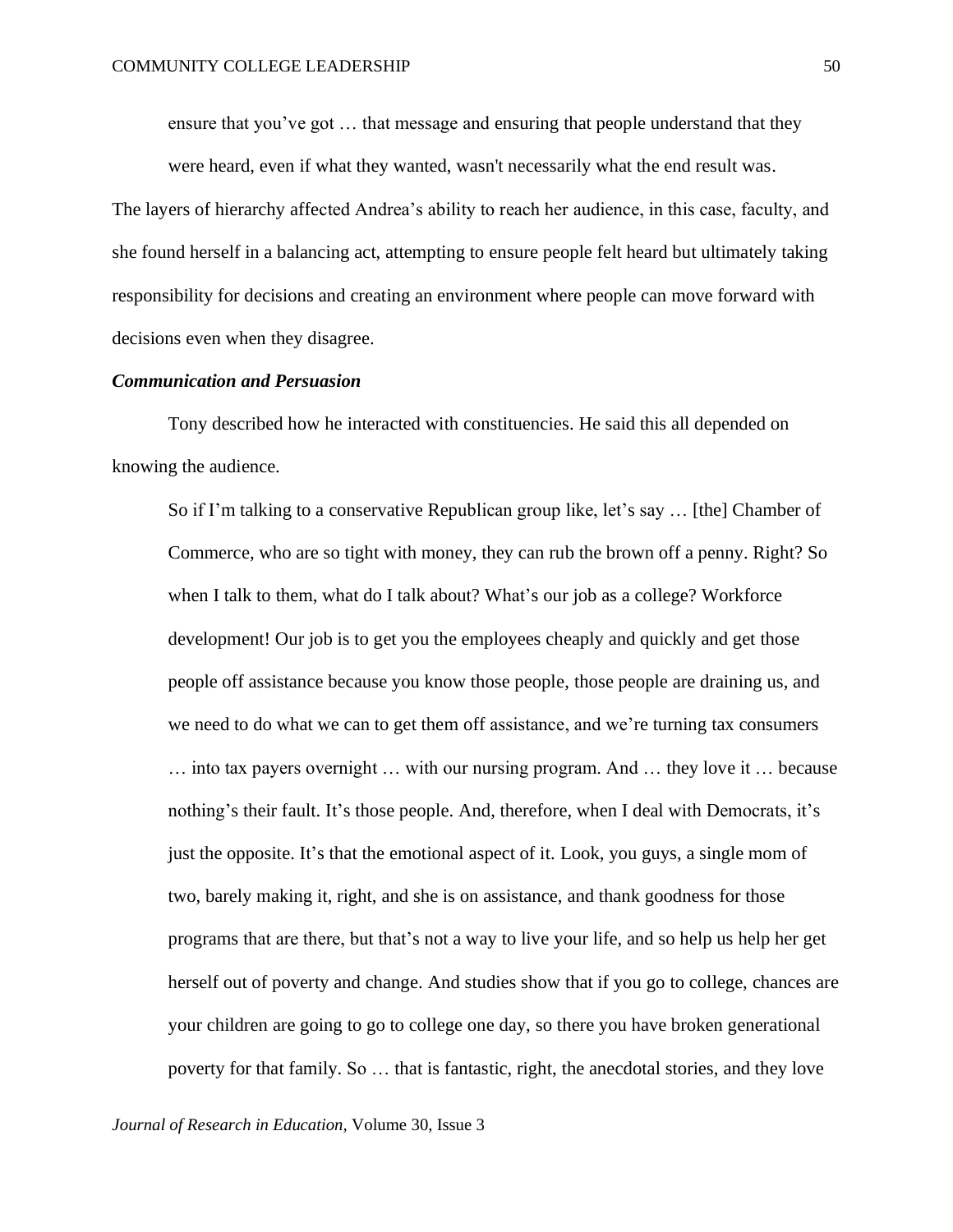that. And so, it's you show both sides of the aisle that you are critical to accomplishing their goals. Educated workforce that's cheap and gets people off assistance or you're battling poverty to make the world a better place. … So that's what you learn as president, who's in the room. Sometimes they're both in the room right when you're doing a hearing, so you make sure that both talking points are right there. While some of you believe that our job is this, others believe, guess what we're doing, both at the same time. You're both getting what you want.

To gain political favor or funds, Tony learned to tailor his discourse to the audience, even when speaking to audiences with multiple perspectives. His communication strategy emphasized specific aspects of a narrative to persuade particular audiences, each audience with its own needs and preferences.

Charles also reported the importance of knowing one's audience. He said, "The power is in the mind of the receiver and that you need to understand who your receiver is and their abilities on that, on that spectrum." He described discourses he used for specific audiences. "And there might be some elected officials that you might need to use more the five-cent terminology, the lowbrow terminology and others that you need to use that 99-cent vocabulary and go more on the highbrow statement." Charles's expertise in communication helped him understand that the power is "in the mind of the receiver." He contended that "you need to evaluate the mental state of the receiver before you would have any idea of how to persuade [him or her]." Charles used discourses of persuasion and emphasized analyzing the mental state of the receiver before considering ways to persuade him or her. In other words, his language use depended on the audience's knowledge of discourses and their mental states.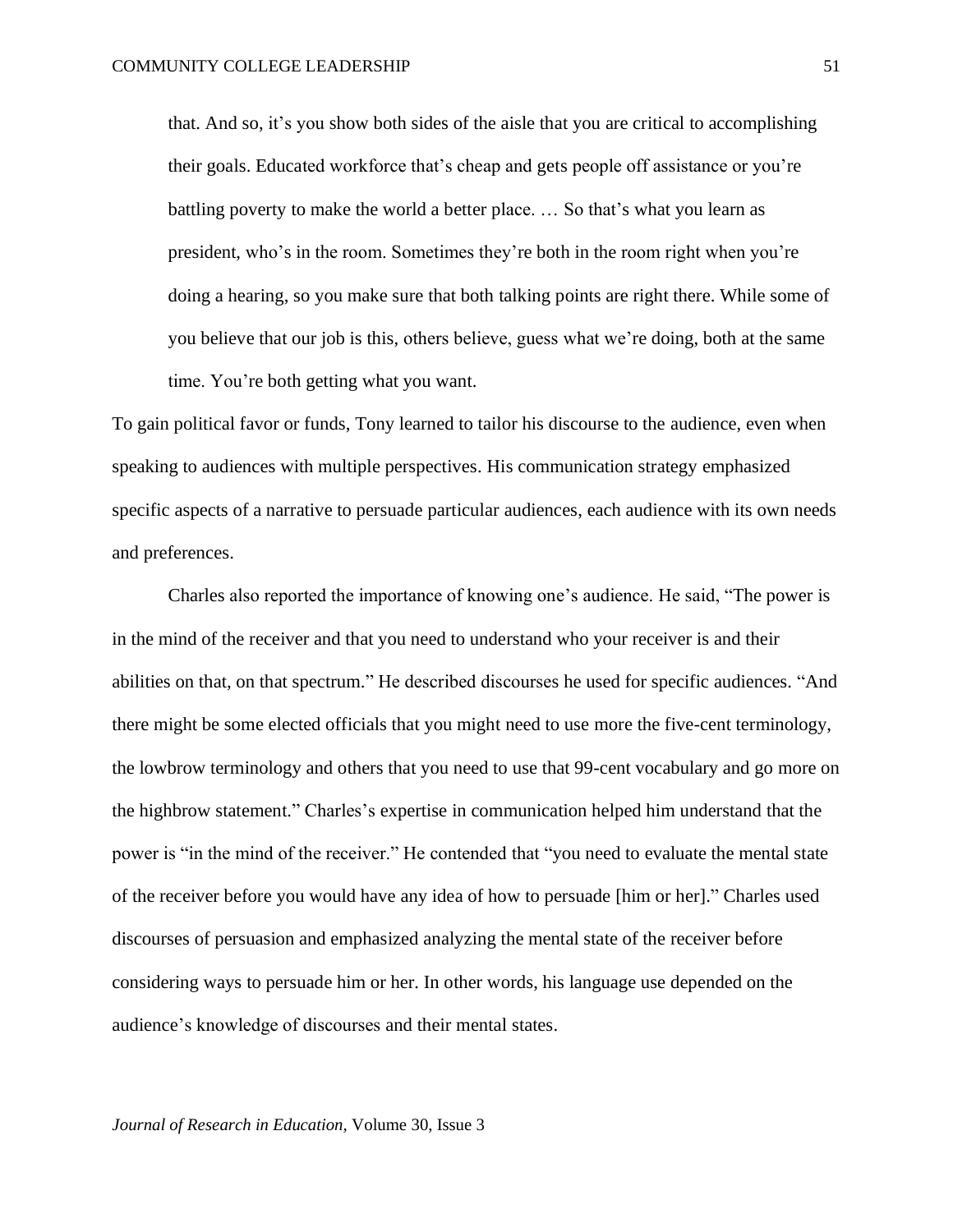# **Discussion**

Foucault (1970, 1972) argued that institutions such as schools are "riddled with power, because they privilege particular ideologies, social structures, institutional practices and groups over others" (as cited in Cunliffe, 2014, p. 68). Although educational institutions exercise control over and "discipline" faculty, staff, students and administrators' behaviors and language, participants described power as circulating among institutions' stakeholders and not simply hierarchical. They described power struggles that did not simply stem from leaders' activities or ways they exerted their power as leaders; rather, participants' narratives suggested ways power circulates within networks. Foucault (1982) argued that power relations "are rooted in the system of social networks" (p. 224). Foucault (1982) contended that analysis of power must go beyond examining those who "steer" institutions by examining network of power. These networks and their inner workings are actually quite messy. For example, participants described conflicts among the vice presidents as influenced by the zero-sum game associated with neoliberal capitalism. According to this model, there is a constant scarcity of resources and competition for available resources, and the one who is able to make the best argument or have the most influence is the one who obtains the most resources (Davies & Bansel, 2007). The participants also addressed the need for communication and cooperation among units, and one participant identified the consolidation of power as an appropriate way to achieve this aim.

Economics and stakeholders heavily influence power relations, leadership, and leadership development. Dennis (2016) argued, "Consideration of their ethical substance, the processes through which they become a subject, the purposes a college leader is at liberty to pursue, self, and a professional life are all subsumed beneath an ethics of survival. Education is reduced to a set of market-based relationships" (p. 126). Garza Mitchell (2014) contended: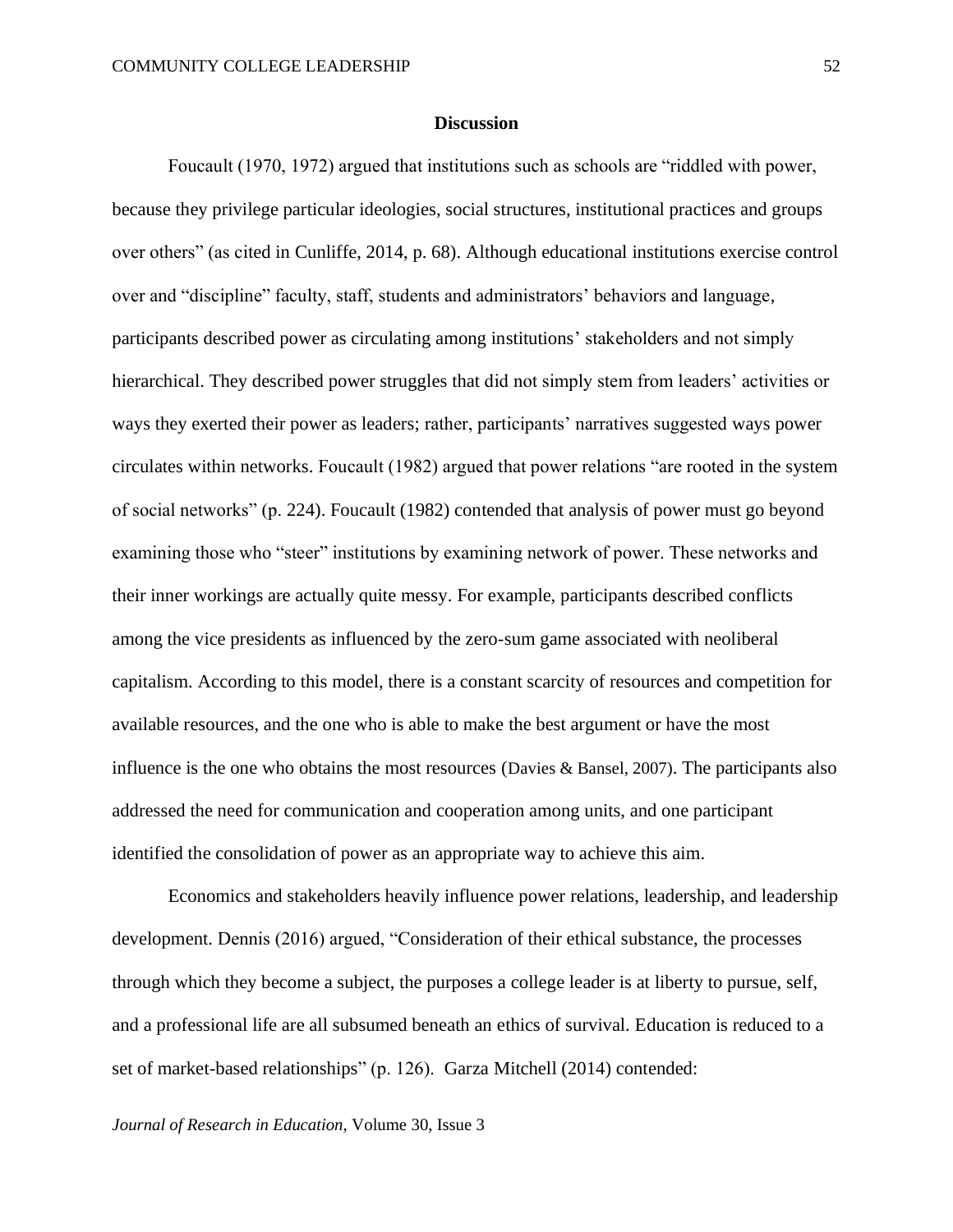Increasingly limited resources have resulted in college leaders being more selective in their responses to stakeholder needs. The types of decisions faced by leaders today require a delicate balance of stakeholder need versus college resources, mission, vision, and values. The manner in which presidents share information with others inside and outside the organization, frame the information that is shared, and interpret the college

mission and their own role as leader all stem from one's ethical perspective. (p. 64)

Participants described this delicate balance of stakeholders' needs and colleges' fiscal viability; however, they also described value systems that overlap in many ways, as was evident through their ethical precepts related to transparent communication and care for and value of subordinates and others. While participants were heavily influenced by a market-based economy and the tensions it creates, their ethical development and expression cannot be reduced to survival or market forces such as the ones resulting in the scarcity of resources mindset. Participants developed ethical precepts from positive and negative experiences and challenged prescriptive models for ethical leadership. These leaders' ethical perspectives were developed from relationships with themselves, moving beyond the servant leadership ethic of putting others' needs ahead of one's own. Participants developed relationships with themselves to achieve a sense of authenticity to which they tied their ethical precepts. Christie (2005), Davies (2006), and Niesche and Haase (2012) argue that Foucauldian ethics suggest a continual examination of one's own responsibilities "to and for oneself in relation to others" (Niesche & Haase, 2012, p. 278). The significance of this Foucauldian notion of ethics is that it moves beyond ethics as "little more than sets of competencies or capabilities and a set of moral codes to which principals and teachers must ascribe" (Niesche & Haase, 2012, p. 278) to activities that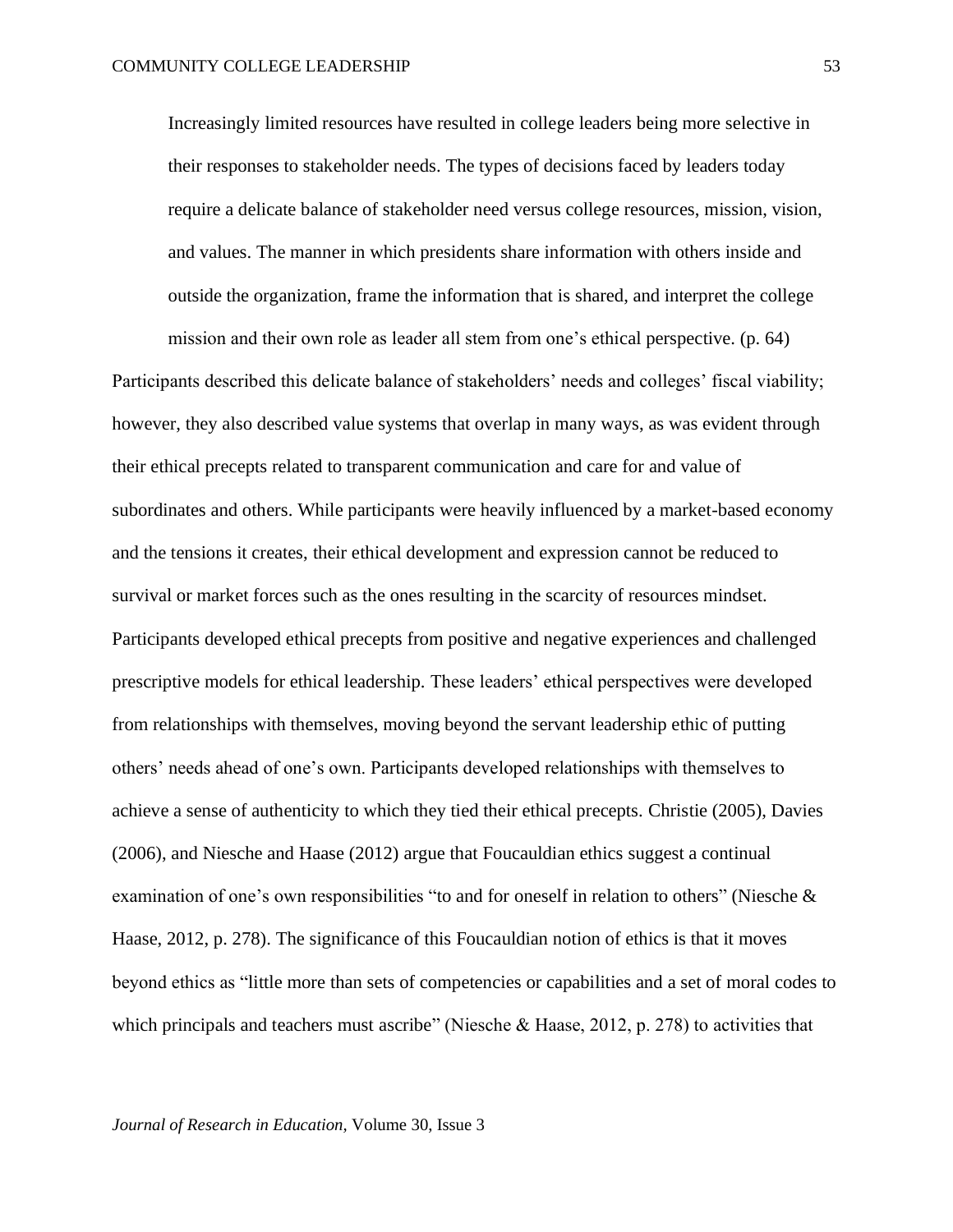compel educational leaders to monitor, test, and improve themselves and to act upon the percepts that they develop through their relationships with themselves and others (Foucault, 1992).

Mifsud (2017) described Foucauldian power as "ubiquitous, anonymous and comprehensive and [as] exercised unconsciously with its effects being often repressed" (p. 57). Participants rarely described times when they exercised power overtly. Rather, their communication strategies reflected a knowledge of their stakeholders' power, no matter their places in the institutional hierarchy. By acknowledging concerns and perhaps repressing others through persuasive discourses, participants described the ways they masked their authority through communication strategies such as tailoring messages to audiences. According to Foucault (1981), covert power relations are tolerable because they "mask" themselves (p. 86). Although Foucault (1981) argued that "where there is power, there is resistance" (p. 95), he (1979) also argued that "if power was never anything but repressive, if it never did anything but say no, do you really believe that we should manage to obey it?" (p. 36). In other words, "Power is not only, (therefore) negative, repressing what it seeks to control. It is also productive" (Hall, 1997, p. 77). Participants used their positions and associated power to persuade, influence, act ethically, and develop relationships with stakeholder groups so as to further their colleges' missions and support student success.

### **Conclusions and Implications for Future Research and Practice**

Although there have been some studies—theoretical and empirical—on Foucault and educational leadership (Anderson & Mungal, 2015; MacKinnon, 2018; Mifsud, 2015; Mifsud, 2017; Niesche, 2010; Niesche, 2013; Niesche, 2015; Niesche & Haase, 2012; Niesche & Keddie, 2016; Sackney et al., 1999; Thomson et al., 2013; Wilkinson et al., 2018; Winkelmans, 2014), these studies tend to focus on tensions created by government accountability mandates and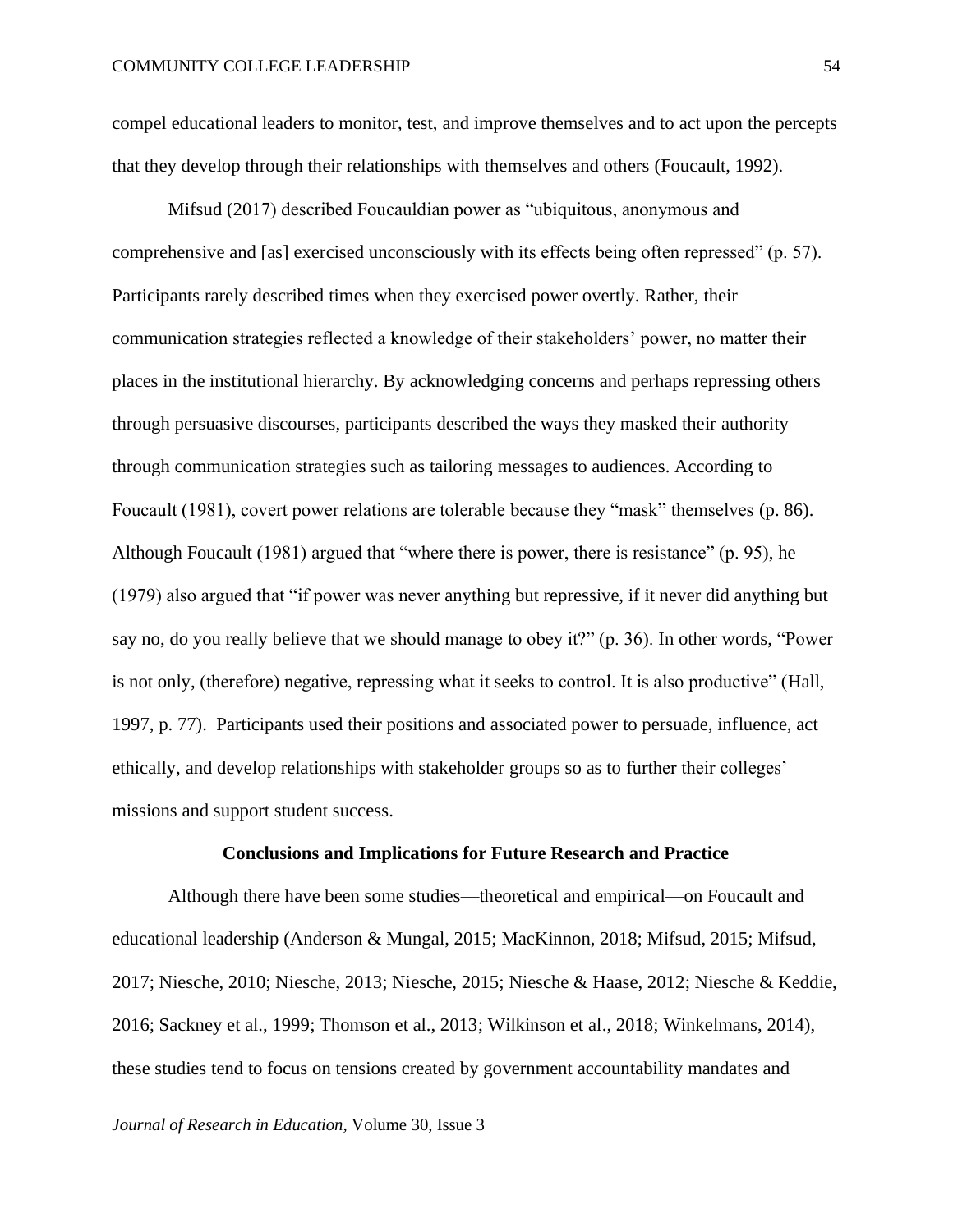#### COMMUNITY COLLEGE LEADERSHIP

policies rather than multi-directional or circulating power relations. Research and theoretical studies of Foucault's work in the higher education context are largely absent (Beattie, 2020; Bento, 2011). Additional qualitative studies focused on leadership discourse analysis, analysis of leadership as disciplinary practices, and intersections of power and resistance at all hierarchical levels of higher education institutions do not currently exist and are needed. Such studies could provide further insights into various constituencies'—such as leaders', followers', and governing boards'—perceptions of power, discourses, and ethics in educational leadership.

This study's results suggest several practical implications. Community college leaders can gain much from critical and reflective educational leadership practices. Leaders and aspiring leaders can develop reflective practices of their own, through consultation with others such as mentors or peer advisors, and through leadership professional development and education programs. For example, reflective practices such as talking through dilemmas can assist educational leaders as they examine and navigate complex power relations. Foucault's work lends itself to thinking about and exercising educational leadership in ways that critique and question traditional leadership theories and practices. In other words, Foucault would encourage leaders not to take for granted how they ought to act or govern others. As a practical application, leadership educators could assign case studies to encourage the recognition of inequalities in hierarchies, development of more equitable work environments, and transparent communication at all levels. Participants consistently identified conflicts between academic affairs and student affairs vice presidents. Communication and collaboration professional development workshops could target vice presidents to mitigate tensions. Foucault's work as applied to educational leadership also provides a framework for leaders' development as ethical beings that goes beyond traditional prescriptions for ethical leadership. Leaders' ethical principles are shaped by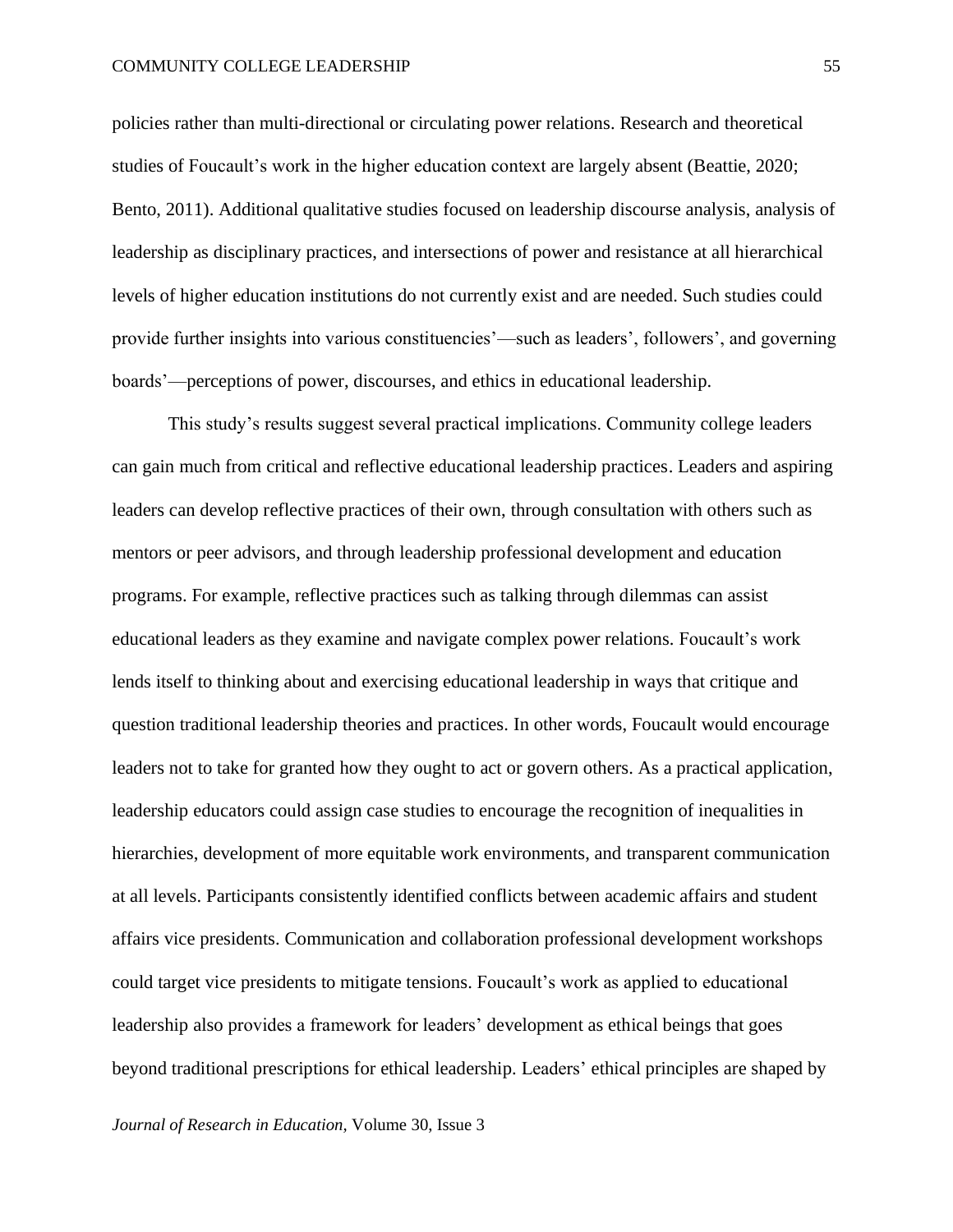#### COMMUNITY COLLEGE LEADERSHIP

experience and reflection and not confined to restrictive definitions of educational leadership. Several participants described the ways they resisted narrow definitions of leadership and redefined ethical leadership through their authentic approaches, focused on caring for and supporting others. Seeing themselves as ethical subjects, leaders may further interrogate their actions to discern their alignment with their ethical percepts and their colleges' missions.

These participants learned much about leadership from experiences, interactions, and communications with all constituency groups. The discourses related to power struggles, ethics, relationships, and communication all reflect the circulating nature of power that Foucault (1980, 1982) described throughout his work. Biesta (2008) argued for "a new kind of analysis of practices of governing" that "does not simply look at the activities of those 'in power'" and their exercise of power over others (p. 194). I attempt to provide such an analysis and description of "the ways in which power 'circulates' in relationships and social networks and on how the circulation of power is the result of what free subjects do to others and to themselves, not its precondition" (p. 194). Significantly, these narratives demonstrate the relational nature of power, institutions, and people. These participants discuss their ethical formation, not only through traditional discourses of "how one ought to behave" but also through narratives about their experiences of external and internal forces shaping their discourses, behavior, and ethical development. As leaders, they have power and are subjects to power, creating situations where "a vast network of actors is involved more points of resistance can emerge as the relationships become more complex" (Gorman, 2012, p. 59). Through their communication and relationshipbuilding strategies, these participants not only exercised "disciplinary control," they learned to navigate forces that disciplined their discourses and their behavior.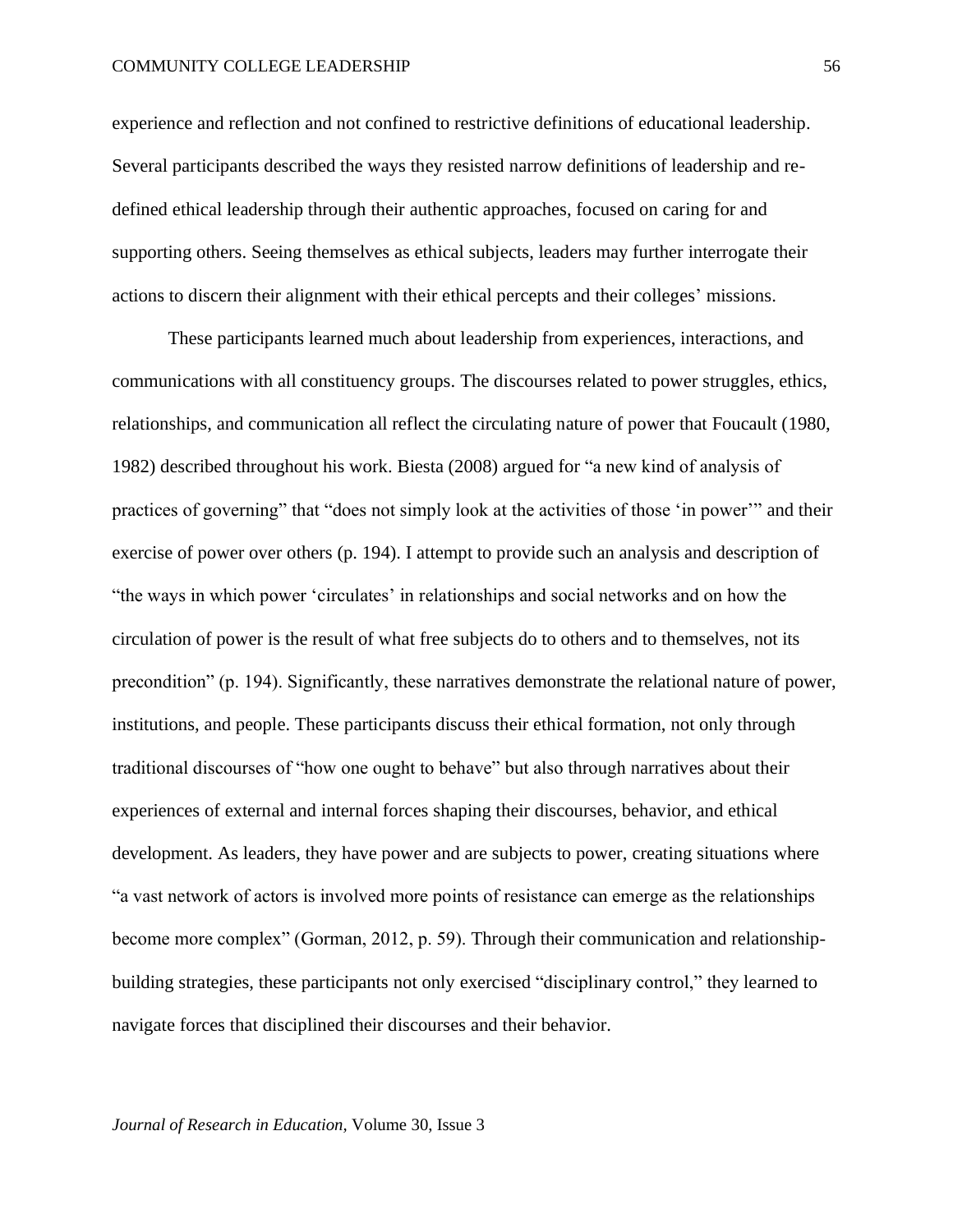# **References**

- Anderson, G., & Mungal, A. S. (2015). Discourse analysis and the study of educational leadership. *The International Journal of Educational Management, 29*(7), 807- 818.
- Beattie, L. (2020). Educational leadership: Producing docile bodies? A Foucauldian perspective on higher education. *Higher Education Quarterly, 74*, 98–110.
- Bento, F. (2011). A discussion about power relations and the concept of distributed leadership in higher education institutions. *The Open Educational Journal, 7,* 17-23.
- Boggs, G. R. & McPhail, C. J. (2016). *Practical leadership in community colleges: Navigating today's challenges.* Jossey-Bass.
- Biesta, G. J. J. (2008). Encountering Foucault in lifelong learning. In A. Fejes and K. Nicoll (Eds.), *Foucault and lifelong learning: Governing the subject* (pp. 193-205). Routledge.
- Bower, K. L., Lewis, D. C., & Paulus, T. M. (2021). Using ATLAS for Mac to enact R narrative analysis: metaphor of generativity from LGBT older adult life stories. *Qualitative Research,* 1-18. https://doi.org/10.1177/1468794121999008
- Bouvier, C. (2017). *Reading Dewey and Foucault together: Towards a philosophy of discipline as production in schools.* [Dissertation, University of Alabama]. [https://ir.ua.edu/bitstream/handle/123456789/3563/file\\_1.pdf?sequence=1&isAllowe=y](https://ir.ua.edu/bitstream/handle/123456789/3563/file_1.pdf?sequence=1&isAllowe=y)
- Bresso, M. (2013). *Building for the future: Community college leadership development program evaluation.* [Dissertation.] ProQuest. 3549739.
- Davies, B. & Bansel, P. (2007). Neoliberalism and education. *International Journal of Qualitative Studies in Education, 20,*(3), 247-259. https://doi.org/10.1080/09518390701281751
- Channing, J. (2020). How can leadership be taught? Implications for leadership educators. *The International Journal of Educational Leadership Preparation, 15*(1), 134-148*.*
- Channing, J. (2021). Tackling higher education adaptive leadership challenges. *The Department Chair, 32*(2), 7-8.
- Cohen, A.M. & Brawer, F.B. (2014). *The American community college* (6th Edition). Jossey-Bass.
- Cunliffe, A. (2014). *A very short, fairly interesting and reasonably cheap book about management.* Sage.
- Cramer, S. F. & Knuepfer, P L. K. (2020). *Shared governance in higher education: Vitality and continuity in times of change.* SUNY Press.
- Creswell, J. W., & Creswell, J. D. (2018)*. Research design: Qualitative, quantitative, and mixed methods approaches* (5th ed.). Sage.
- Christie, P. (2005). Education for an ethical imagination. *Social Alternatives, 24*(4), 39–44.
- Davies, B. (2006). Subjectification: The relevance of Butler's analysis for education. *British Journal of Sociology of Education, 27*(4), 425–438.
- Dennis, C. A. (2016). Further education colleges and leadership: Checking the ethical Pulse. *London Review of Education, 14*(1), 117-130.
- Eddy, P. L. (2010). *Community college leadership: A multidimensional model for leading change.* Stylus Publishing.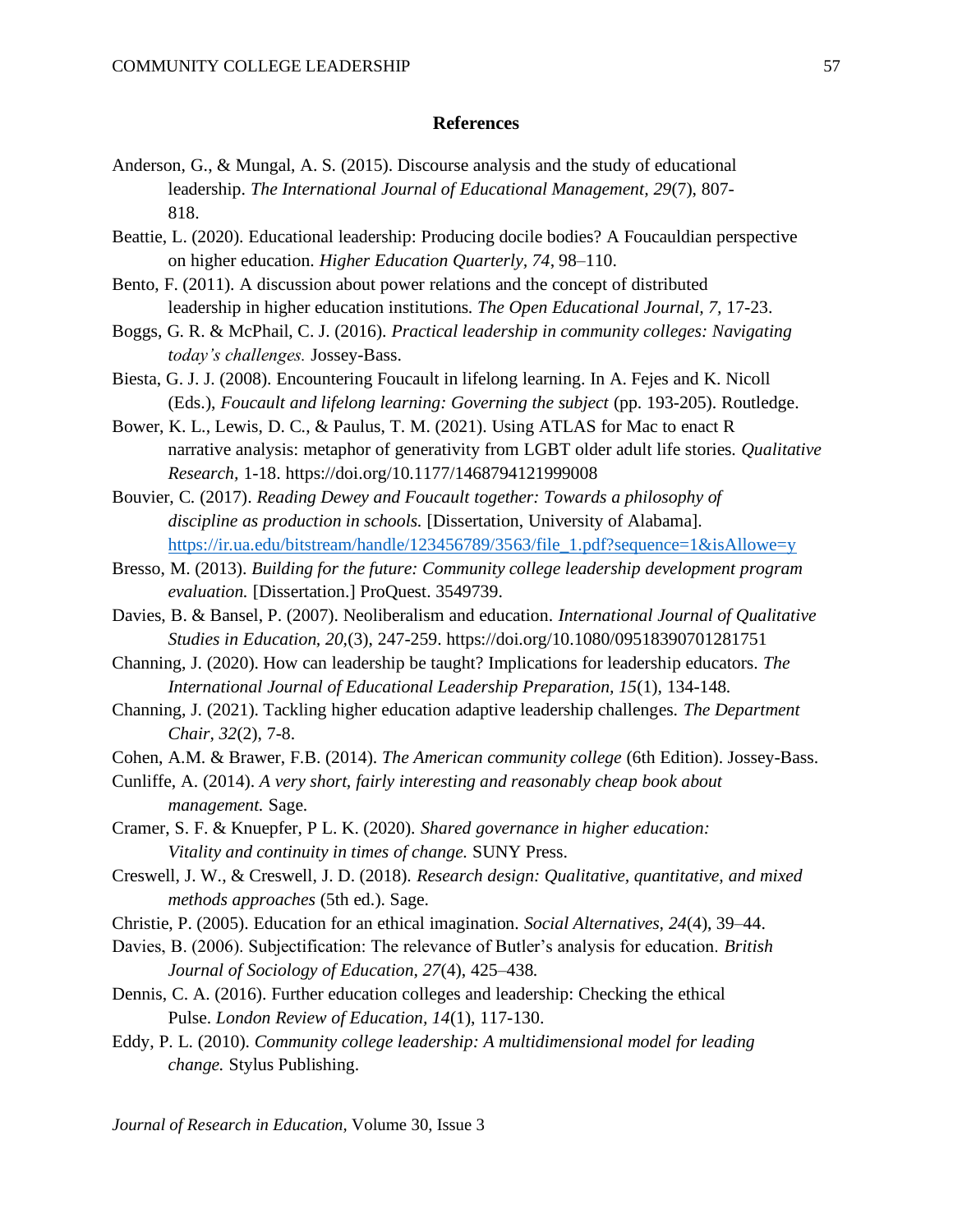- Eddy, P. L. (2013). Developing leaders: The role of competencies in rural community colleges. *Community College Review, 41*(1), 20-43. https://doi.org/10.1177/0091552112471557
- Fejes, A. & Nicoll, K. (Eds). (2008). *Foucault and lifelong learning: Governing the subject.*  Routledge.
- Foucault, M. (1970). *The order of things: An archaeology of the human sciences.* Random House.
- Foucault, M. (1972). *The archaeology of knowledge.* Harper & Row.
- Foucault, M. (1977/1979). *Discipline and punish: The birth of the prison* (A. Sheridan, Trans.). Penguin.
- Foucault, M. (1980). *Power/knowledge: Selected interviews and other writings 1972-1977*. Pantheon
- Foucault, M. (1981). The order of discourse. In R. Young (Ed.), *Untying the text: A poststructuralist reader*. Routledge & Kegan Paul.
- Foucault, M. (1982). The subject and power. In H. L. Dreyfus & P. Rabinow (Eds.), *Michel Foucault: Beyond structuralism and hermeneutics* (pp. 208-226). Harvester.
- Foucault, M. (1985). *The history of sexuality: The use of pleasure* (R. Hurley, Trans.; Vol. 2). Penguin.
- Foucault, M. (1992). *The Use of Pleasure: The history of sexuality*. Vol. 2. Penguin.
- Foucault, M. (1996). *Madness only exists in society. In S. Lotringer (Ed.), Foucault live: Interviews, 1961–84* (2nd ed., pp. 7–9). Semiotext(e) Foreign Agents Series.
- Foucault, M. (1997). The ethics of the concern for self as a practice of freedom. In P. Rabinow (Ed.), *Ethics: Subjectivity and truth* (pp. 281–302). The New Press.
- Foucault, M. (2000). Polemics, politics, and problematizations. In Rabinow, P. (Ed.), *Michel Foucault: Ethic,* (pp. 111-120). Penguin.
- Foucault, M. (2007/1978), Governmentality (a lecture at the College de France given on 1 February 1978). In M. Foucault (Ed.), *Security, territory, population: Lectures at the College de France, 1977-78* (pp. 126-145). Palgrave-MacMillan.
- Freeman, M. (2017). *Modes of thinking for qualitative analysis.* Routledge.
- Garza Mitchell, R. L. (2012). Doing the right thing: Ethical leadership and decision making. *New Directions for Community Colleges,* (159), 63-72. doi:http://dx.doi.org/10.1002/cc.20027
- Gibson-Benninger, B., Ratcliff, J. L., & Rhoads, R. A. (1995). *The implications of a democratic vision of community college leadership.* Pennsylvania State University Center for the Study of Higher Education.
- Gilles, G. (2013). *Educational leadership and Michel Foucault.* Routledge.
- Gorman, B. (2012). *Governmentality in higher education: a critical analysis of the National Survey of Student Engagement.* [Dissertation]. Digital Commons. <https://digitalcommons.mtu.edu/cgi/viewcontent.cgi?article=1085&context=etds>
	-
- Hall, S. (1997). *Representation: cultural representations and signifying practices.* Sage.
- Humphreys, D. M. (2016). *Discourses of educational leadership the under-explained influence of context.* [Dissertation, Liverpool John Moores University]. http://researchonline.ljmu.ac.uk/id/eprint/4421/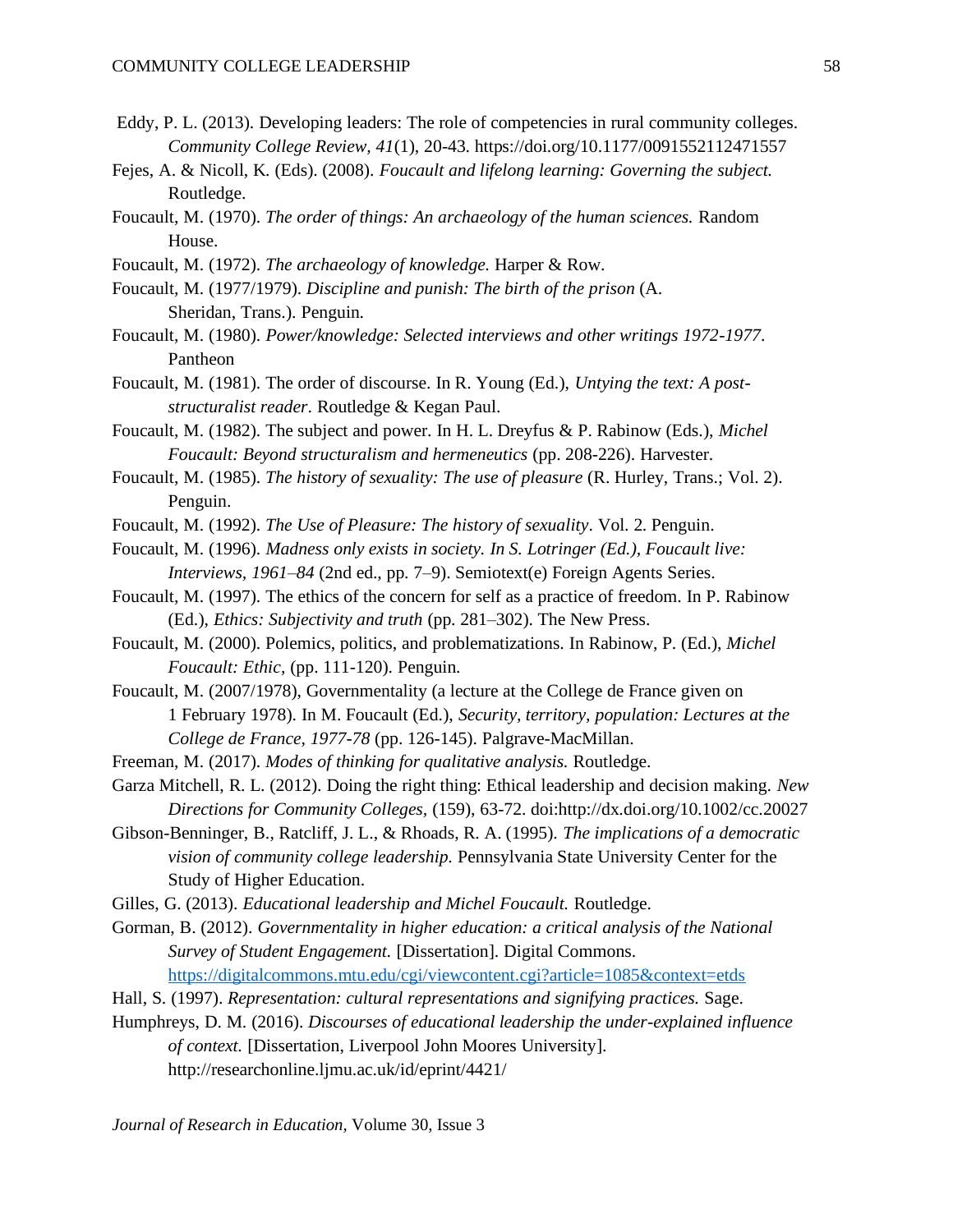- MacKinnon, K. H. (2018). *"Thank goodness you are a man!": Troubling gender and principal leadership in elementary schools*. [Dissertation, The University of Toronto]. https://tspace.library.utoronto.ca/bitstream/1807/89714/3/MacKinnon\_Kenneth\_H\_201806\_ EdD thesis.pdf
- MacPhail, C., Khoza, N., Abler, L., Ranganathan, M. (2016). Process guidelines for establishing intercoder reliability in qualitative studies. *Qualitative Research, 16*, 198–212. <https://doi.org/10.1177/1468794115577012>
- Mautner, G. (2010). *Language and the market society: Critical reflections on discourse and Dominance.* Routledge.
- Mayo, C. (2000). The uses of Foucault. *Educational Theory, 50,* 103-116.
- McNichol, J. G. (2005). *Foucault & education.* Peter Lang.
- Mendonca, M., & Kanungo, R. (2006). *Ethical leadership*. McGraw-Hill Education.
- Mifsud, D. (2015). Circulating power and in/visibility: Layers of educational leadership. *Journal of Workplace Learning, 27*(1). https://doi.org/10.1108/JWL-09-2013-0065
- Mifsud, D. (2017). *Foucault and school leadership research: Bridging theory and method.* Bloomsbury.
- Morrissey, J. (2013) Governing the academic subject: Foucault, governmentality and the performing university. *Oxford Review of Education, 39*(6), 797–810.
- Niesche, R. (2010). Discipline through documentation: A form of governmentality for school principals. *International Journal of Leadership in Education: Theory and Practice, 13*(3), 249–263. https://doi.org/10.1080/13603121003692967
- Niesche, R. (2013). Foucault, counter-conduct and school leadership as a form of political subjectivity. *Journal of Educational Administration and History, 45*(2), 144–158. https://doi.org/10.1080/00220620.2013.768968
- Niesche, R. (2015). Governmentality and my school: School principals in societies of control. *Educational Philosophy and Theory, 47*(2), 133–145. <https://doi.org/10.1080/00131857.2013.793925>
- Niesche, R. (2016). Foucault and educational administration. In M. Peters (Ed.), *Encyclopedia of Educational Philosophy and Theory* (pp. 1-5). Springer. [http://dx.doi.org/10.1007/978-981-287-532-7\\_286-1](http://dx.doi.org/10.1007/978-981-287-532-7_286-1)
- Niesche, R. (2018). Critical perspectives in educational leadership: A new 'theory turn?' *Journal of Educational Administration and History, 50*(3), 145-158.
- Niesche, R., & Haase, M. (2012). Emotions and ethics: A Foucauldian framework for becoming an ethical educator. *Educational Philosophy and Theory, 44*(3), 276– 288.<https://doi.org/10.1111/j.1469-5812.2010.00655.x>
- Niesche, R. & Keddie, A. (2016). *Leadership, ethics and schooling for social justice.* Routledge.
- Northouse, P. G. (2019). *Leadership: Theory and practice*. Sage.
- Paulus, T. M. & Wise, A. F. (2019). *Looking for insight, transformation, and learning in online talk.* Taylor & Francis.
- Robinson, G., Sugar, W., & Miller, B. (2010). Fostering community college leaders: An